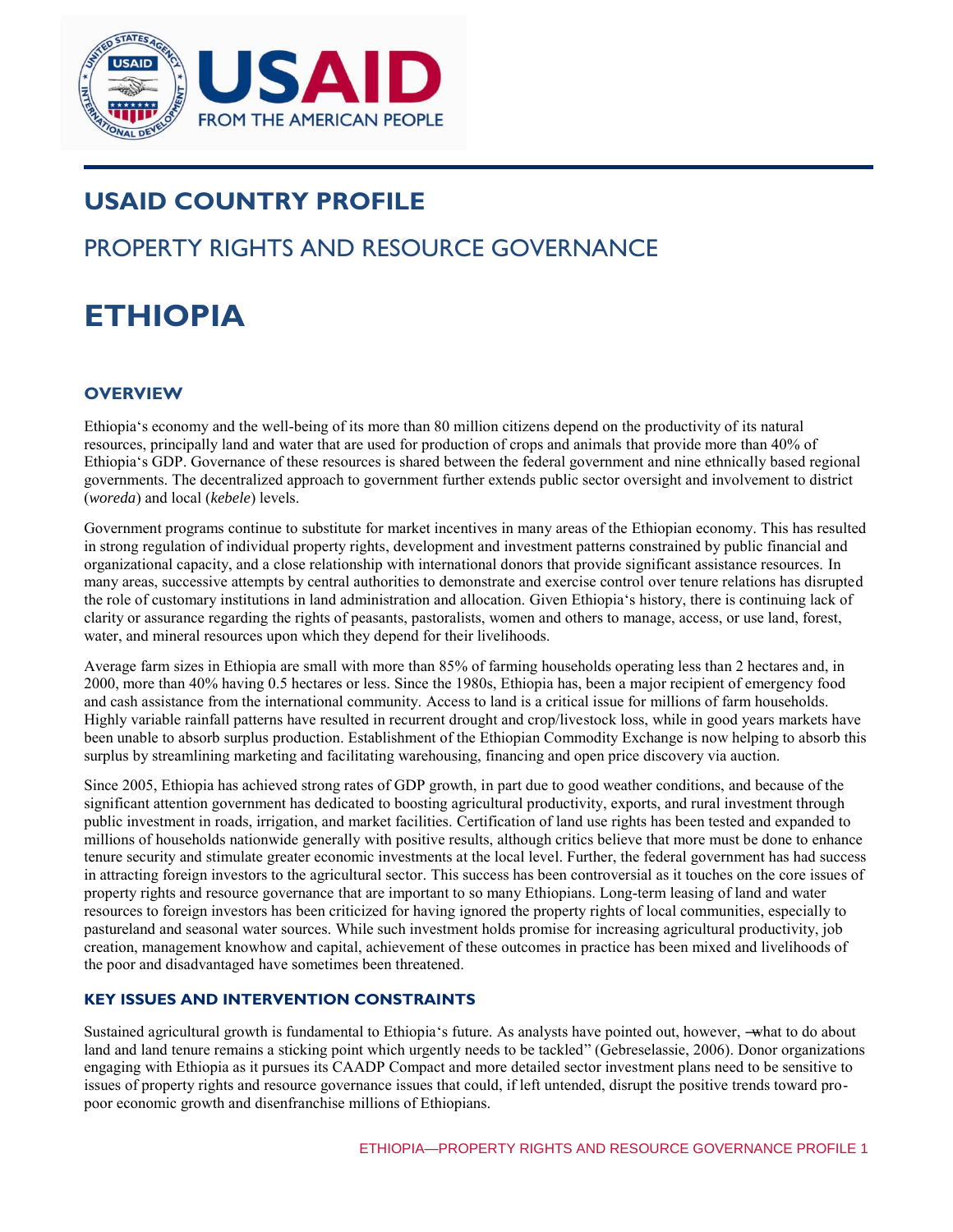- **Continue to support the various levels of government to design and implement measures that increase security of tenure for smallholder land-users while allowing them to consolidate, expand, or better manage their agricultural plots.** Several areas of support would be relevant: further develop and harmonize the legal framework at federal and regional levels to strengthen property rights in land and natural resources; continue to support the formulation and implementation of appropriate land policies and legislation in pastoral areas and broadening of land use rights by removing restrictions on transfer of land use rights; support rights awareness campaigns to improve landholder understanding of the rights they hold; improve the capacities of land administration authorities to demarcate, register land and store and manage land records; certification initiatives that promote joint titling and other measures that establish a clear claim to land on issued certificates; exploring methodologies for documenting land rental markets and facilitating other ways of effecting land transfers; and promoting female participation in *kebele* Land Administration Committees. *Donors, including USAID, might also usefully evaluate the outcomes of prior certification efforts supported to see where improvements might be made that would result in greater agricultural productivity and household incomes.*
- **Support efforts to improve coordination among different institutions and levels of government with overlapping responsibility for administering tenure for specified resources**. The need for coordination exists at multiple levels coordinating the flow of land rights information between regional and federal levels, coordinating donor interventions to minimize conflicting demands on weak government capacity and to improve efficiency, and providing training and capacity building at all levels of government and private sector to help service delivery. *Donors. including USAID, could assist with policy development and program coordination, development of management information systems, and training and capacity development.*
- **Promote and support national and regional initiatives to strengthen and protect pastoralist use and access rights to both water and land resources.** Greater transparency in the processes of leasing land to foreign investors is needed, especially where seasonal access to pastures and water by livestock owners are likely to be involved. *Donors, including USAID, could help the Government of Ethiopia to set up such systems, using better GIS and communication tools. Donors should also continue to explore methods for establishing effective communal tenure over common-use properties, including pastures, water sources, and forested areas.*
- **Provide support with decentralization and federal restructuring to improve resource governance.** This could include devolving authority for forest management and expanding participatory forestry pilot programs, providing support to the Ministry of Mines and Energy and Regional Mining Bureaus to expand and strengthen mining permitting and monitoring systems and procedures, providing support to the Ministry of Water Resources to Integrated Water Resource Management initiatives, particularly those that expand and strengthen the participation of traditional water-user groups, and providing support for programs designed to strengthening local government and community capacity to manage conflicts, through training of mediators and provision of support for local institutions and communitygovernment cooperation. *Donors, including USAID, could assist with institutional change management, decentralization and devolution of authority, and programs and systems to improve transparency and participatory decision making on the use of natural resources.*

#### FOR MORE RECENT LITERATURE:

<http://usaidlandtenure.net/ethiopia>

Keywords: Ethiopia, tenure, agrarian, land law, land reform, property rights, land conflicts, water rights, mineral rights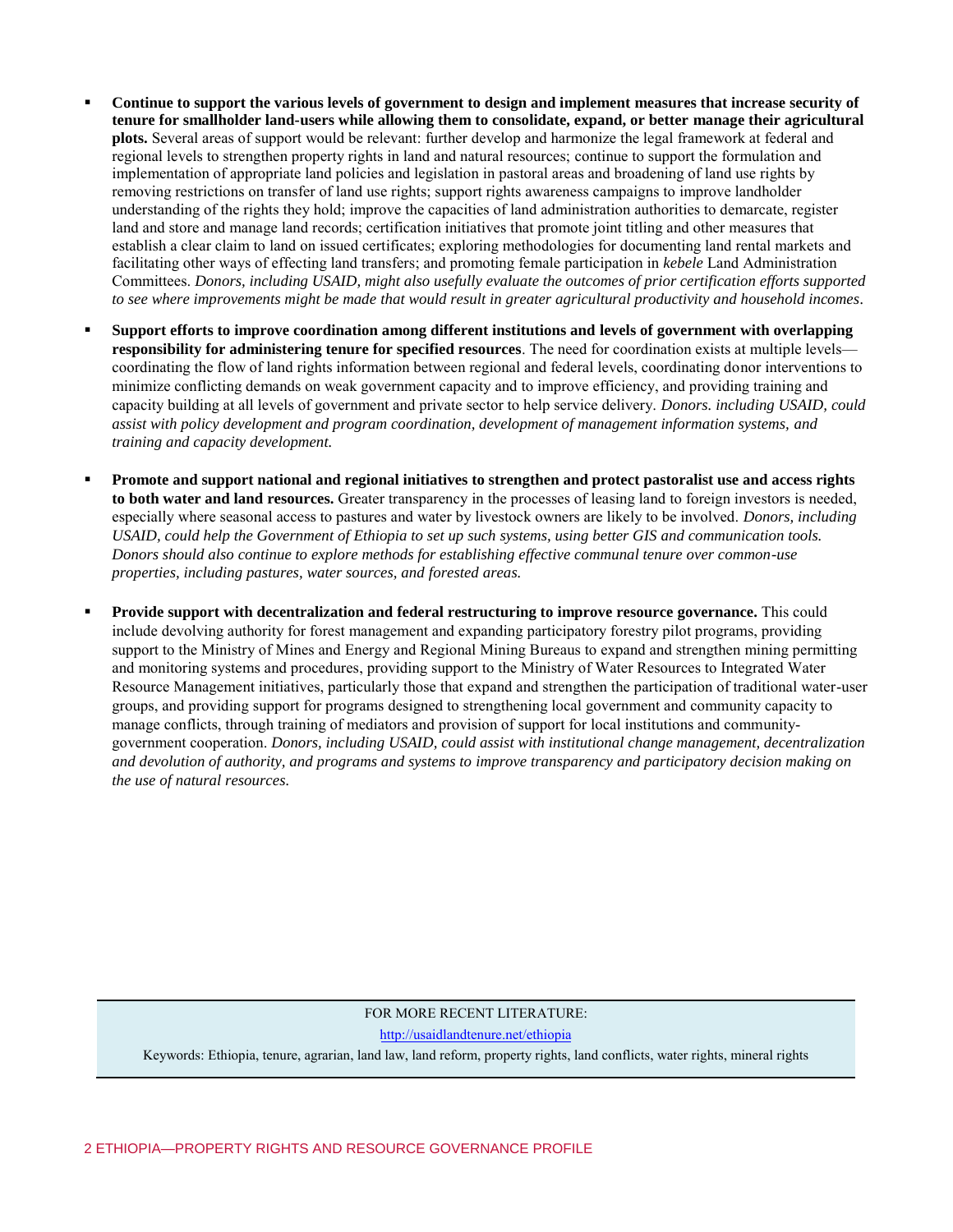#### **SUMMARY**

Ethiopia is a large, ecologically diverse country with a rapidly growing population of more than 80 million people living in nine regions and two chartered cities (Addis Ababa and Dire Dawa). Following the defeat of the Derg regime that ruled the country from 1974 to 1991, the Federal Democratic Republic of Ethiopia was formed, with the regions largely defined on the basis of ethnicity or —nationality." Ethiopia's economy is heavily dependent on agriculture, with more than 80% of the population said to rely in whole or in part on the production of crops and livestock and more than 40% of GDP coming from that sector. Coffee and livestock dominate exports, and, although Ethiopia's floriculture sector has grown significantly in recent years, Ethiopia continues to run a negative trade balance. Ethiopia has no known economically viable oil or gas resources and, although its highland areas and rivers feed

| <b>BOX 1. MACRO INDICATORS</b>                             |      |                       |  |  |
|------------------------------------------------------------|------|-----------------------|--|--|
|                                                            | Year | <b>Score</b>          |  |  |
|                                                            |      |                       |  |  |
|                                                            |      |                       |  |  |
| Population, total                                          | 2008 | 80,713,434            |  |  |
| Population ages 0-14: 15-64: 65+ (% of total)              | 2008 | 43.9: 53.0: 3.1       |  |  |
| Population growth (annual %)                               | 2008 | 2.6                   |  |  |
| Rural population (% of total population)                   | 2008 | 83.0                  |  |  |
| Population density (people per sq. km)                     | 2008 | 80.7                  |  |  |
| Literacy rate, adult total (% of people ages 15 and above) | 2004 | 35.9                  |  |  |
| Land area: Surface area (sq. km)                           | 2008 | 1,000,000: 1,104,300  |  |  |
| Arable land (% of land area)                               | 2005 | 13.1                  |  |  |
| Agricultural land (% of land area)                         | 2005 | 33.9                  |  |  |
| Permanent cropland (%of land area)                         | 2005 | 0.8                   |  |  |
| Irrigated land (% of cropland)                             | 2003 | 2.5                   |  |  |
| Forest area (% of land area)                               | 2005 | 13.0                  |  |  |
| Nationally protected areas (% of total land area)          | 2006 | 18.6                  |  |  |
|                                                            |      |                       |  |  |
| Renewable internal freshwater resources per capita         |      |                       |  |  |
| (cubic meters)                                             | 2007 | 1,551.3               |  |  |
| Annual freshwater withdrawals, agriculture: domestic:      |      |                       |  |  |
| industry (% of total freshwater withdrawal)                | 2007 | 93.6:6.0:0.4          |  |  |
| Crop production index $(1999-2001 = 100)$                  | 2005 | 112.0                 |  |  |
| Livestock production index $(1999-2001 = 100)$             | 2005 | 117.7                 |  |  |
|                                                            |      |                       |  |  |
| GDP (current US\$)                                         | 2008 | 26,487,292,143        |  |  |
| GDP growth (annual %)                                      | 2008 | 11.3                  |  |  |
| Agriculture: industry: manufacturing: services, value      |      |                       |  |  |
| added (% of GDP)                                           | 2008 | 42.7: 12.6: 4.8: 44.7 |  |  |
| Ores and metals exports: imports (% of merchandise         |      |                       |  |  |
| exports: imports)                                          | 2007 | 2.9:1.4               |  |  |
| Aid (% of GNI)                                             | 2007 | 12.5                  |  |  |
| Source: World Bank, 2009                                   |      |                       |  |  |
|                                                            |      |                       |  |  |
|                                                            |      |                       |  |  |

the Blue Nile as it flows north to Egypt, its use of this water for hydropower generation and irrigation is still limited, in part by the decades-old agreements with neighboring Sudan and Egypt. However, this has been changing in recent years. The Government of Ethiopia (GOE) in early 2011 announced that it is building the Millennium Dam on the Blue Nile that is capable of generating 5250 MW of electricity. Its plan is to boost power production from the current 2000 MW to 10,000 MW in the next 5 years. Similarly, GOE plans to increase irrigated acreage substantially as elaborated in Section 2.

Property rights have been a continuing source of controversy. Current property rules have evolved from the imperial period, which started in the mid-19<sup>th</sup> century and continued up to 1974. As the imperial regime expanded, it incorporated different approaches to land tenure, most based on usufruct that were in use in different areas of the country. In 1942, however, Emperor Haile Selassie returned from exile and established rules that led to the emergence of private property, a system that resulted in more powerful landlords and a deprived peasantry.

The 1975 overthrow of the Selassie regime by the Derg provided usufruct rights to large numbers of rural families while declaring all land to be the property of the state. Ethiopia's current tenure system reflects long-standing and competing historical themes, including feudal traditions and the effects of military rule to rectify feudal injustices. The prevailing constant, regardless of the form of governance, has been significant control by the state over the allocation and use of land. Continuing government resistance to private ownership of land is in part, a legacy of the injustices experienced under the feudal tenure system prior to 1974 (Crummey 2000).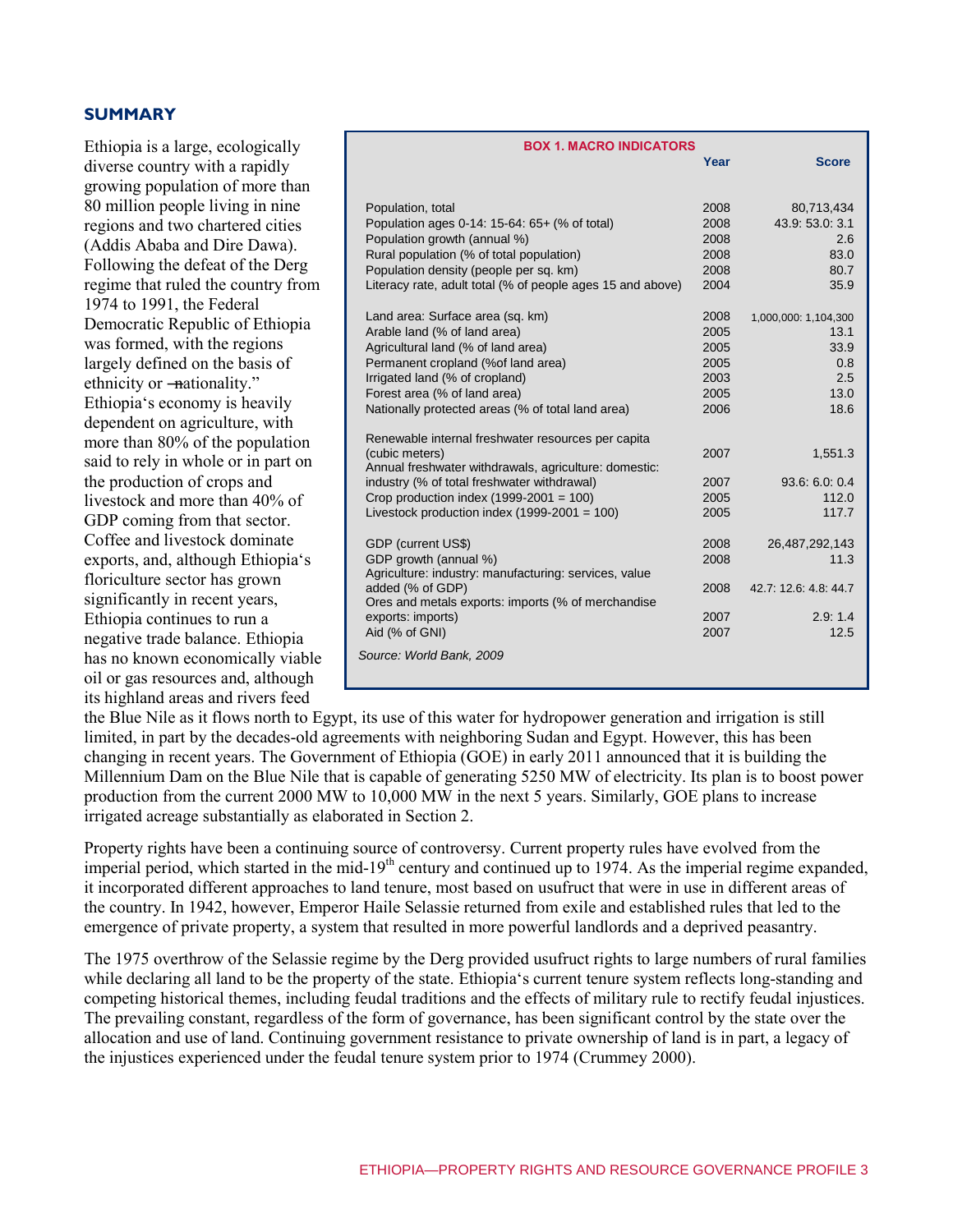The civil war that ended in 1991 with the defeat of the Derg reduced forced participation of farmers in agricultural collectives, but otherwise largely maintained the property rights regime. Debate has raged throughout the tenure of the Federal Democratic Republic regarding the appropriateness of this approach to property rights, with many arguing that the economic benefits of a more -privatized" approach to property would encourage investment in productivity-enhancing technologies and infrastructure and would, therefore, be of benefit to the country and others arguing for the social equity associated with the current approach. As a result, the question of land policy is highly politicized and characterized by fundamental ideological differences and assumptions being put forward by these various stakeholders.

In recent years, the government has undertaken two programs to expand productive land use: resettlement and long-term leasing to investors. The resettlement initiative was launched in 2004 through administrative decisions taken by regional governments and was intended to encourage farm families from the crowded highlands of Amhara and Tigray regions to move into the lowlands along the Sudan border to reduce their food insecurity and to improve livelihoods. While it was, in principle, a voluntary program, this program echoed the forced replacement carried out during the Derg years, and attracted considerable criticism both from the international community and many within Ethiopia. The more recent initiative to make —unused" land available on long-term leases to foreign investors has also been controversial. Leases to foreign investors have so far been granted for more than 600,000 hectares (or 1.4% of land suitable for rain-fed agriculture, according to the FAO). Chinese investors are moving into sesame production, and there is an Indian venture focused on tea, biofuel, sugarcane and cotton. The transparency of theses leases, the reports of evictions of current residents, and fears that these leases will drive future conflict are all concerns (IFAD 2009; Deininger 2011).

# **1. LAND**

# **LAND USE**

Ethiopia covers an area of 1,127,127 square kilometers, of which an estimated 34% is agricultural, 9.6% is arable, an estimated 3.6 is forested, and 48.9% is covered by woodlands and shrubs. Only 4.5% of arable land is irrigated. Protected areas encompass 14% of Ethiopia's land area. An estimated 15 of Ethiopia's approximately 80.7 million people live in urban areas, making it one of the least urbanized counties in the world. This low degree of urbanization highlights the importance of land access for rural livelihoods. Eighty percent of all Ethiopians depend, either directly or indirectly, upon agricultural and livestock production for their livelihoods. In 2007, agriculture and allied activities comprised 43% of Ethiopia's GDP (WRI 2007; Seleshi 2010; CBD 2009; EIU 2008).

Smallholder agriculture is the most important sector of Ethiopia's economy. Agriculture accounts for about 45% of GDP, almost 90% of exports, and 85% of employment. Crop production contributes to 35% of GDP. Cereals account for 80% of crop production in both area and value while oilseeds and pulses contribute nearly 15% of the value. The steady rise of cereal production has provided Ethiopia with a growing source of food security. Oilseed production, while important for local consumption, is also expanding rapidly due to increasing exports to the Middle East and China (an eleven-fold increase in value of exports between 1987 and 2007). Ethiopia is reputed to be the origin of Arabica coffee that is in great demand for blending in the European, the US and Japanese markets. Coffee remains the major foreign exchange earner, generating about 35% of the total export earnings with oilseeds and pulses adding another 25%. There is a nascent floriculture and horticulture export sector industry that is growing rapidly with exports of flowers mainly to European destinations. The government is actively encouraging both the smallholder and commercial agriculture to produce exportable surplus of coffee, oilseeds, pulses, flowers and vegetables via a number of agricultural development projects, some privately funded and some supported by the donor community using a value chain development approach.

Ethiopia is also one of the largest livestock producers in Africa. Livestock accounts for nearly 10% of GDP and 30% of the employment of the agricultural labor force. Livestock exports to the Middle East – both live and as chilled meat – have been an important source of foreign exchange in recent years, second only to coffee. Permanent pastures comprise 63% of agricultural land. Despite the importance of livestock and pasture for the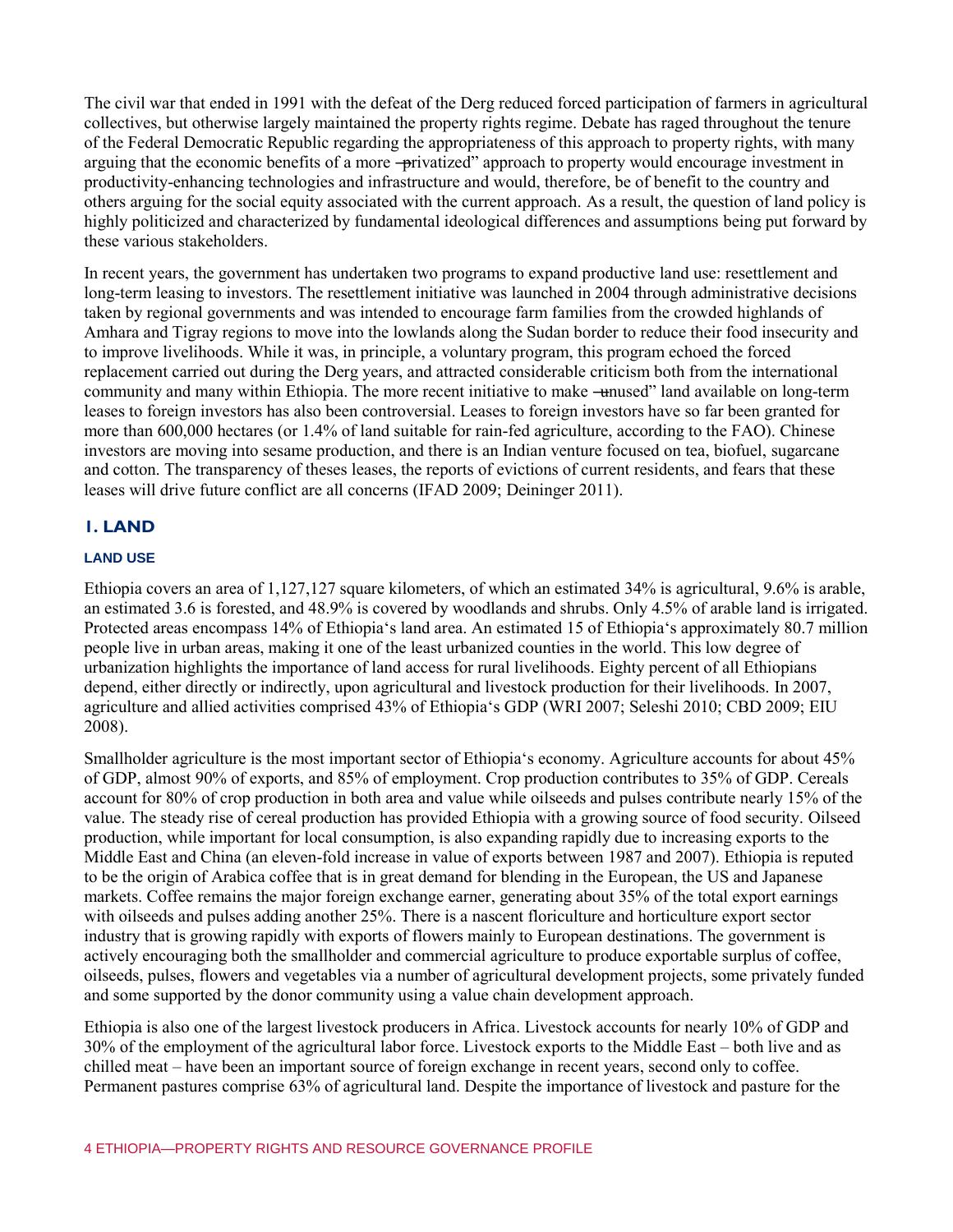agricultural sector, the claims of pastoralists to land and pasture, particularly in the South, are poorly recognized or upheld by Federal, regional, or state authorities. Conflicting claims on grazing resources have reportedly been a contributing factor to some violent clashes. In some arid lowland areas, government authorities are said to have undermined pastoralist livelihoods by expropriating land used by pastoralists as dry season grazing areas for agricultural projects (EIU 2008; UNSTATS 2007; Halderman 2004; Helland 2006; Hundie and Padmanabhan 2008; Beyene and Korf 2008).

# **LAND DISTRIBUTION**

Successive national governments in Ethiopia have implemented differing approaches to the distribution of rural land. The imperial regime of Haile Selassie allocated land ownership to political supporters without regard to its occupation or use by farming populations. This created a feudal regime of landholdings in much of the country, with many farmers operating tenancies on lands held by absentee landlords. Growing popular anger and unrest over the oppressive and inequitable effects of this feudal tenure system, particularly the large-scale eviction of tenants to give way for commercial farming, were major factors leading to a coup in 1974 by a cadre of military officers (the Derg) and the overthrow of the Emperor. *Land to the Tiller*, the slogan and rallying cry of the opposition, mainly composed of high school and university students before the 1974 Revolution, became the basis for the Nationalization of Rural Lands Proclamation of 1975 and subsequent sweeping land reform.

Between 1976 and 1991, the Derg implemented a series of reforms in which —all rain-fed farmland in highland Ethiopia was confiscated and redistributed, after adjusting for soil quality and family size, among all rural households" (Devereux et al. 2005, 121).

The military Derg regime redistributed previously —privatized" land to farming households but went further than that, repeatedly redistributing land every year or two with the aim of achieving an equitable allocation of usufructory rights. Such frequent redistribution reduced land access and undermined secure ownership of land and natural resources, for both current land holder and inheritance by children. Moreover, the Derg retained state ownership of some large properties, setting them up as state-owned and -operated farms.

The government formed by the incoming Ethiopian People's Revolutionary Democratic Front (EPRDF) in 1991 largely maintained the policies of the Derg with regard to land, assigning ownership to the state and use-rights to farmers and livestock keepers, while prohibiting sales and collateralization, encouraging redistributions at the village (*kebele*) and district (*woreda*) levels to avoid landlessness, and permitting limited leasing and inheritance rights to be exercised. Gradually, more authority for land distribution policies was delegated to regional states, and several regional governments began experimenting with different approaches to land redistribution in order to increase rural tenure security. However, this changed in 2005, when the adverse effects of frequent land redistribution was recognized by federal government which limited forced land redistribution to only irrigation development areas in Proclamation No. 456/2005 (Holden and Yohannes 2001).

Though it is widely believed that Ethiopia's approach to land access and use has resulted in a highly equitable distribution of land, there is substantial evidence that this may not be true. The vast majority of rural holdings are small (less than 2 hectares) and fragmented (average holdings of 2.3 plots), many farms are less than one hectare and a not-insignificant number of households are landless (Rahmato and Assefa 2006; Abegaz 2004; Griffin et al. 2001; Gebreselassie 2006).

Additional land can only be acquired through leasing, as current policy restricts consolidation of holdings and prohibits the sale or purchase of holdings. Some researchers also contend that land distribution in contemporary Ethiopia is no more equal than in other African countries and that the unchallenged assumption of egalitarian distribution is used to reject private ownership of land. While the right of women's access to land is stated in the Constitution, anecdotal evidence suggests that women's role and involvement in decisions regarding the allocation and use of landholdings at the local level remains limited (Kebede 2008; Mersha and Githinji 2005; Stein and Tefera 2008).

Certification initiatives have resulted in an increase in the number of women with legally recognized rights as holders by including both spouses on the certificate in the case of joint ownership, and providing certificates to women in case of divorce, separation or death. However, widows do not receive the certificate of holdings until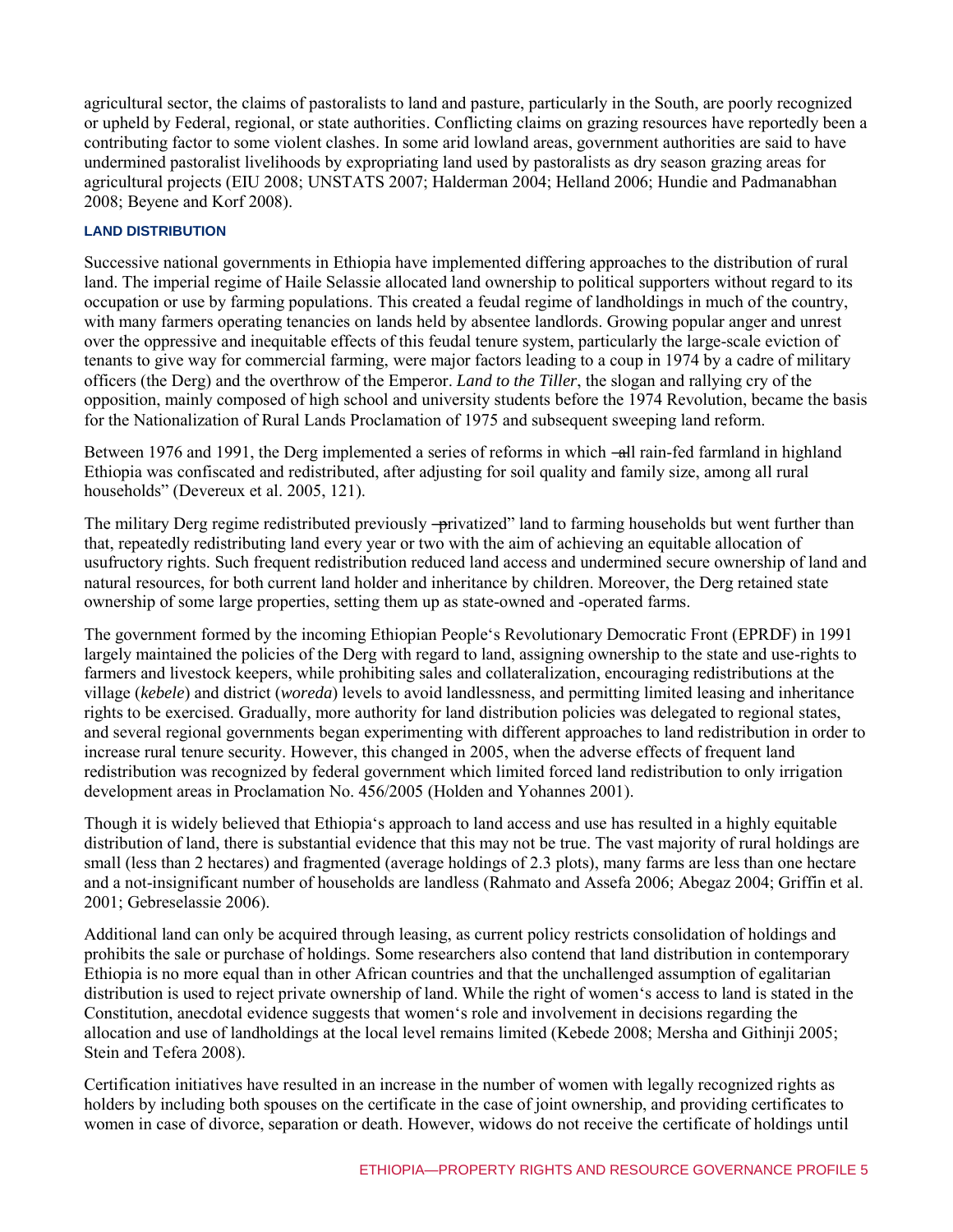the inheritance issue is settled and recognized by the district court. Women are issued with holding certificates during separation or divorce only if the property was jointly registered in both spouses' names. Women landholders are afraid to give out land for rent or for share-cropping to non-relatives for fear of tenants dispossessing them. Certification is helping to remove this fear and broaden access to those seeking land to rent or sharecrop. While small in scope, in the last few years, a small government and USAID-sponsored initiative has endeavored to increase access to urban agricultural land for HIV/AIDS affected women, orphans, and other vulnerable children in Addis Ababa and other urban centers in Ethiopia.

#### **LEGAL FRAMEWORK**

The Transitional Government of Ethiopia established in 1991 initially continued the Derg's land policies. Under the 1995 Constitution, the state retained ownership of all land and the right to seize and redistribute as needed.

The Constitution affirms that —the right to ownership of rural and urban land, as well as all natural resources, is exclusively vested in the State and in the peoples of Ethiopia" and reserves the right of the government to stipulate the amount of land a citizen may hold. However, the Constitution also recognizes the right of peasants to ―obtain land without payment and the protection against eviction from their possession.‖ Pastoralists ―have the right to free land for grazing and cultivation" and ―the right not to be displaced from their own land" (GOE Constitution 1995, Art. 40).

The Re-Enactment of Urban Lands Lease Proclamation No. 272/2002 provides the legal basis for leasing of land in urban areas (more below).

The Federal Rural Land Administration and Land Use Proclamation No. 456/2005 was enacted for the purpose of ensuring tenure security; strengthening property rights of

#### **BOX 2. LAND TENURE INDICATORS**

| Millennium Challenge Corporation Scorebook, 2009                                                    |       |
|-----------------------------------------------------------------------------------------------------|-------|
| Land Rights and Access (Range 0-1; 1=best)                                                          | 0.613 |
|                                                                                                     |       |
| International Property Rights Index, 2009                                                           | 4.3   |
| Physical Property Rights Score (Range: 0-10; 0=worst)                                               |       |
| World Economic Forum's Global Competitiveness Index, 2008-2009                                      |       |
| - Property Rights (Range: 1-7; 1=poorly defined/not protected by law)                               | 4.3   |
| World Economic Forum's Global Competitiveness Index                                                 |       |
| Ease of Access to Loans (Range: 1-7; 1=impossible)                                                  | 2.2   |
| International Fund for Agricultural Development, Rural Poverty Report, 2001                         |       |
| - Gini Concentration of Holdings, 1981-1990 (Range: 0-1; 0=equal<br>distribution)                   | 0.47  |
| International Fund for Agricultural Development, Rural Sector Performance                           |       |
| Assessment, 2007                                                                                    |       |
| Access to Land, 2007 (Range: 1-6; 1=unsatisfactory access)                                          | 3.2   |
| Food and Agricultural Organization: Holdings by Tenure of Holdings                                  |       |
| Total Number of all Agricultural Holdings, Year                                                     | .     |
| - Total Area (hectares) of all Agricultural Holdings, Year                                          |       |
| - Total Number of Holdings Owned by Holder; Year                                                    |       |
| - Total Area (hectares) of Holdings Owned by Holder; Year                                           |       |
| - Total Number of Holdings Rented from Another; Year                                                |       |
| Total Area (hectares) of Holdings Rented from Another; Year                                         | .     |
| World Bank Group, Doing Business Survey, 2009                                                       |       |
| Registering Property-Overall World Ranking (Range: 1-181; 1=Best)                                   | 116   |
| World Bank Group, World Development Indicators, 2009                                                |       |
| Registering Property-Number of Procedures                                                           | 13    |
| Registering Property-Days Required                                                                  | 43    |
| World Bank Group, World Development Indicators, 1998                                                |       |
| Percentage of Population with Secure Tenure                                                         | .     |
| Heritage Foundation and Wall Street Journal, 2009                                                   |       |
| Index of Economic Freedom-Property Rights (Range 0-100; 0=no private<br>property)                   | 30    |
| Economic Freedom of the World Index, 2008 (2006 data)                                               |       |
| Legal Structure and Security of Property Rights (Range 0-10;0=lowest<br>$-$                         | 4.66  |
| degree of economic freedom)                                                                         |       |
| - Protection of Property Rights (Range 0-10; 0=lowest degree of                                     | 5.23  |
| protection)                                                                                         |       |
| - Regulatory Restrictions of Sale of Real Property (Range 0-10;0=highest<br>amount of restrictions) | 6.72  |

farmers; sustainably conserving and developing natural resources; establishing land data base; and establishing an efficient land administration in the country. Significant authority and responsibilities for land administration were transferred to regional governments, including authorities that provided the legal basis for piloting of land certification activities that are ongoing and broader in their geographic scope. These certification processes consist of adjudicating land rights for each parcel of land by ascertaining landholdings by village land committees in the presence of adjoining landholders. The landholder(s) of each parcel are given certificate of holding if the land rights of the parcel in question are not contested by another claimant(s). If the land rights are contested, the village land committee attempts to resolve the contest, failing which the contestants settle the case in the district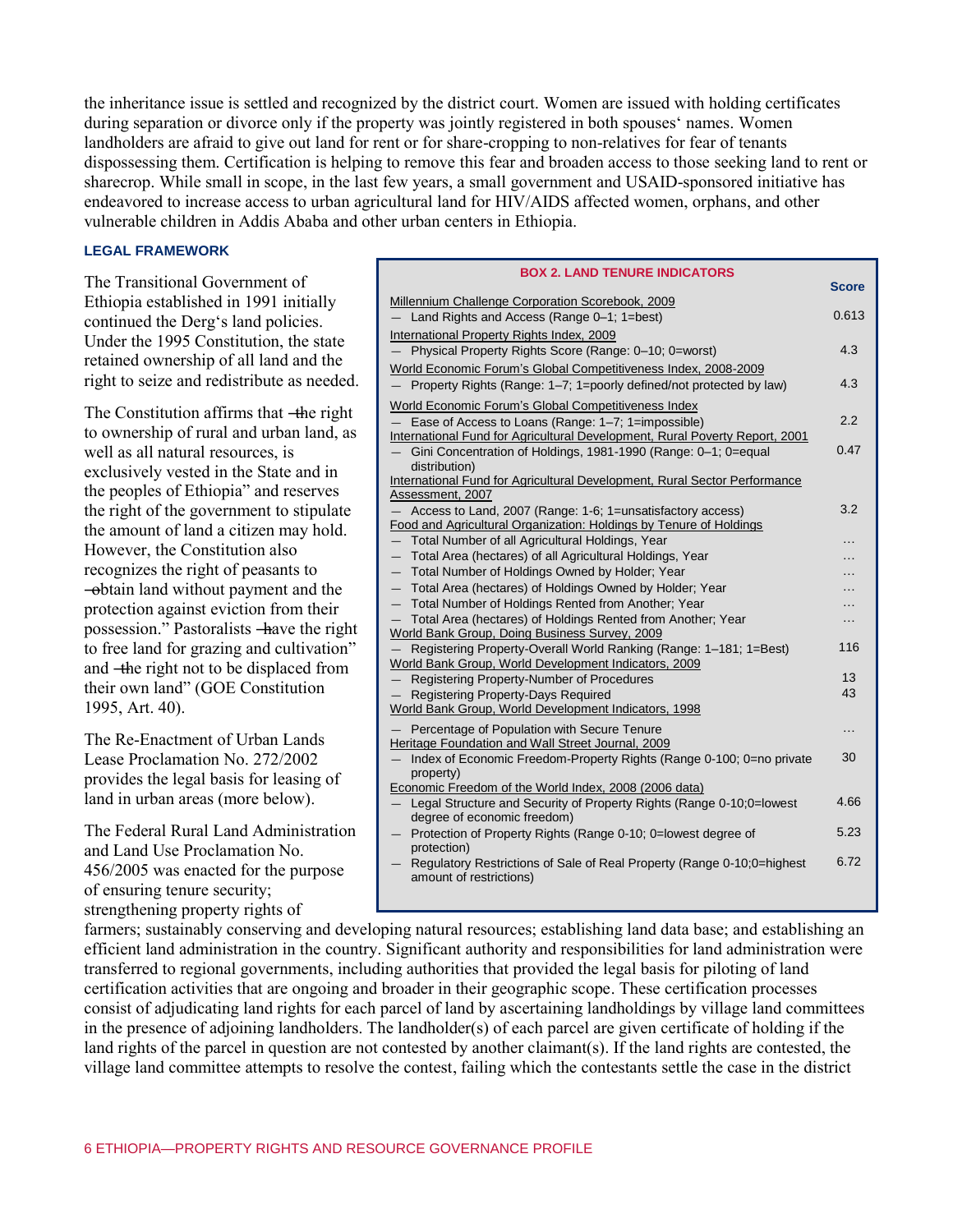court. A landholding certificate is issued to such parcels only after the contest is settled (GOE Rural Land Administration and Use Proclamation 2005a)

The Federal Rural Land Expropriation Proclamation No.455/2005 mandated improvements to the land administration system, implementation of land-use planning, and compensation for expropriated lands. It may also have made it easier for federal and regional authorities to expropriate communal land of pastoralists for private investment and development projects. Amhara, Oromia, the Southern Nations, Nationalities and Peoples (SNNP) and Tigray Regions have subsequently enacted corresponding laws that are being implemented (Abdulahi 2007).

Regional governments issued land proclamations in Tigray (1997 amended in 2007), Amhara (2000 amended in 2007), Oromia (2002 amended 2007), SNNP (2004 amended in 2007), and Afar (2009) that specified implementation rules and regulations. Certain legal provisions in regional laws are believed to undermine security of land tenure, restrict access to land for in-migrants, or deter people working elsewhere to remit earnings back home. In Tigray, for example, the land laws require residency on one's holding; thus, individuals absent from the locality for more than two years risk forfeiture of their landholdings (GOE Tigray State Land Administration and Land Use Proclamation 2007c, Art. 12/1).

The legal framework clearly prohibits private ownership of land, although certification of use- and inheritance rights carried out by regional authorities is believed to convey some of the benefits of ownership to landholders. However, an ongoing and sometimes suppressed debate continues in Ethiopia over the question of private ownership of land and resulting risks and opportunities. The government maintains that state ownership of all land is essential to ensure equitable distribution of land to all rural people who may need it and to ensure the continued redress of historical injustices under the feudal tenure system. Critics contend that the continuation of this policy stifles agricultural investment and has led to fragmentation and excessively small and unproductive parcel sizes (Gebreselassie 2006; Crewett et.al. 2008).

#### **TENURE TYPES**

All urban lands (land inside perimeter fences) not expropriated during the military regime and lands given to individuals for purposes of building houses is held under a system of usufruct granted by permits After the coming into force of Proclamation 272/2002, the leasehold system was made applicable to urban land held by the permit system, or by leasehold system, or by other means prior thereto (GOE Reenactment of Urban Lands Lease Holding 2002, Art. 3.1).

In rural areas, communal usufruct and private ownership rights for cultivable land were recognized under the feudal system that was in place until 1975 when the imperial rule of Haile Selassie ended. The communal *rist*  system was prevalent in the northern regions of Tigray and Amhara and was based on ancestral claims and customary law. By birthright, both male and female descendents could substantiate and claim their use-rights to a portion of arable land. The land was owned by the lineage or community rather than the individual, who was entitled to rent his or her use-rights but could not mortgage, sell, or give the land away. *Rist* rights were conditional upon payment of taxes or fulfillment of obligations to the family or community, who retained secondary rights to an individual's holdings, such as access to use or gather water, trees, or fodder.

*Gult*, a form of private ownership, prevailed mainly in the southern regions, consisting of large holdings granted by the Emperor or provincial authorities. Owners were entitled to collect taxes or labor service from tenant farmers, some of whom had been cultivating the same land under customary or community-property rights. *Gult*  rights were often provided in lieu of salaries to imperial officials and soldiers. The *gult* system was characterized by greatly concentrated landholdings and absentee ownership, political patronage, and widespread share-cropping under penurious terms. Owners could lease, sell, or mortgage land while tenants were subject to numerous restrictions, steep taxes, mandatory labor services and arbitrary eviction. All *gult* rights were abolished by the Derg and tenants were entitled to claim the lands that were not reallocated as state farms (Crewett et. al. 2008).

A third form of tenure included lands granted by the Emperor to the Ethiopian Orthodox Church, which held an estimated 10–20% of all arable land; tenant farmers on these lands also provided tribute or labor in exchange for use-rights (Ofcansky and Berry 1991).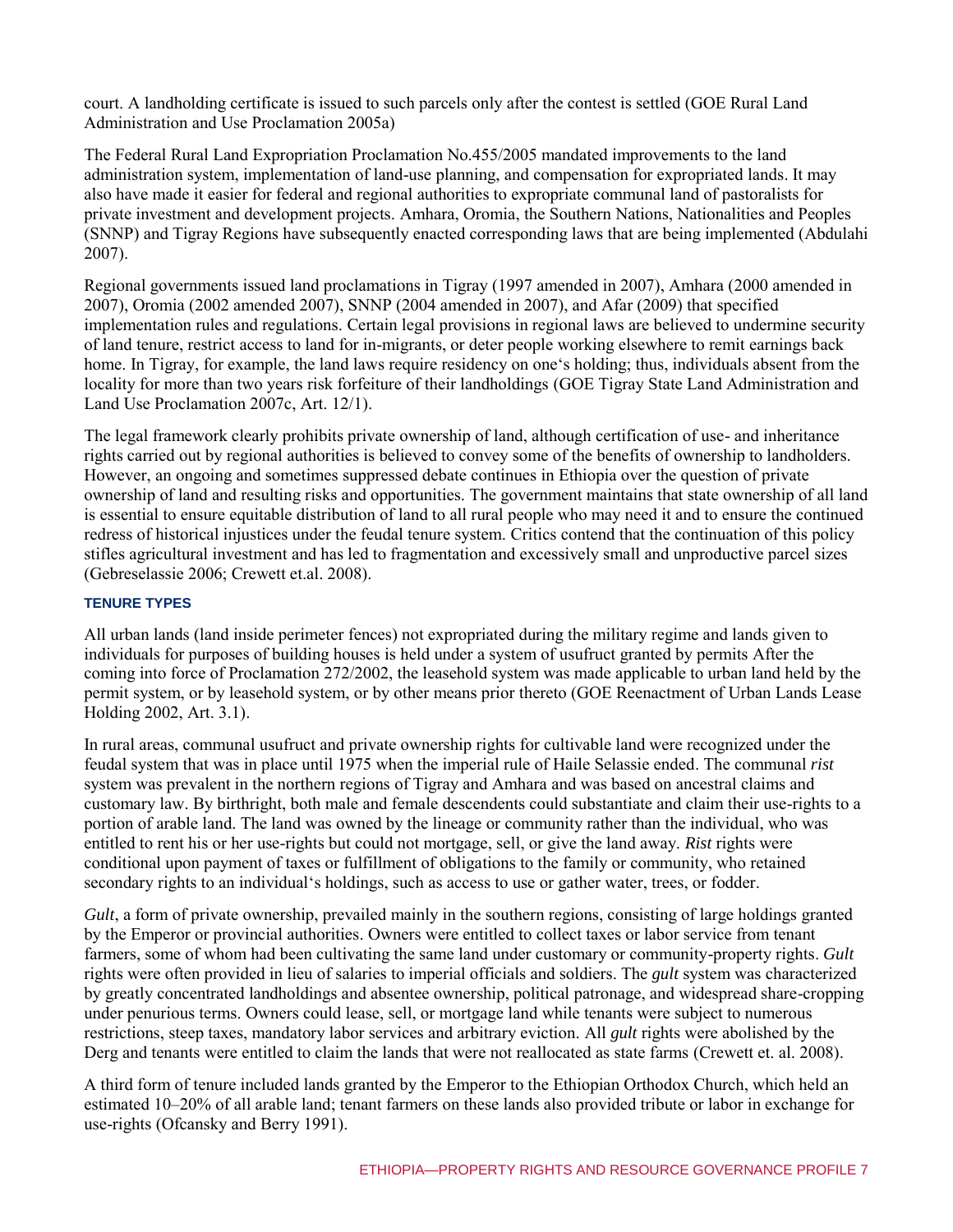As noted above, all land is now vested by law in the government and people of Ethiopia. However, people have land use rights that are transferable through inheritance, gifting, divorce and rent. Investors can also lease land from government for commercial farming. Increasingly broad discretion is granted to regional governments to regulate and administer use-rights and several have issued decrees or passed laws that vary in the degree to which they allow broad rental rights. The current land tenure system of State control over rural arable land resembles the *rist* system and the system during the Derg*,* with the exception that the communal *rist* system is replaced by State peasant associations (Crewett et. al. 2008).

In pastoral and agro-pastoral areas of the country the customary land tenure system has been recognized under Proclamation 31/1975 by the *Derg Regime*; and under the 1994 Constitution during the EPRDF regime.

Pastoral lands in Ethiopia are largely managed by customary authorities using rules and regulations that evolved over a long period of time. Clans operate in a socially recognized territory over which they have exclusive primary land use rights. Such territories have dry and wet season grazing areas where members of the clan practice rotational grazing. River basins that are usually flooded during rainy seasons and valley bottoms whose soils retain moisture far into the dry season constitute dry season grazing areas. Neighboring clans who have similar primary land use rights over their territory also have secondary rights in their neighboring clan territories during droughts or failure of water resources. These secondary rights are based upon inter-clan negotiated reciprocity. When such reciprocities are practiced, the guest clan has to observe the rules and regulations of the host clan on the use of the grazing and water resources such as refraining from cutting trees, observing turns at watering points and not stealing livestock. There has been considerable pressure and interference on customary management of pastoral lands in Ethiopia, particularly in those pastoral lands that contain river basins in which the State has initiated irrigation developments since the mid-1950s. These interventions have excised out large areas of dry season grazing from pastoral landholdings, reducing their capacity to maintain their livelihood in the face of increasing population and occurrences of drought.

There appears to be a widely held belief that pastoralism is no longer a viable means of livelihood, resulting in pressure on customary systems of pastoral land rights and land management. Even during the Imperial regime and the Derg era, there were efforts to settle pastoralists on irrigated land in the river basins alongside the irrigated state farms that were developed on expropriated grazing lands. Because pastoralists lacked farming know-how, the State built the irrigation infrastructure and farm machinery services while the pastoralists provide labor for weeding and harvesting the crops grown, which was mainly cotton. These settlements were eventually abandoned in the late 1980s because the State was unable to sustain these services.

The EPRDF regime in the early 1990s returned the state farms to the Afar Regional Government, which, in turn, subdivided some of the state farm lands and distributed them to elite members of the pastoralist communities for farming purposes. Other state farms were given out on leasehold to local investors. The revenues from these leaseholds were distributed among the clans who have original land use rights on these lands. It is reported that poor members of the clan and women were not beneficiaries of either the land distribution for farming or the distribution of income from the leaseholds. Although the expropriation of land for irrigation development abated during the early years of the current EPRDF government, it is now on the rise as allocations for both private and state-run large sugar and cotton estates are being made. These allocations will once again erode the sustainability of the pastoralist mode of livelihood (Hundie and Padmanabhan 2008; Beyene and Korf 2008).

#### **SECURING LAND RIGHTS**

Securing the rights to use land in rural Ethiopia involves the concurrence of public authorities at some level: local (*kebele* or *woreda*), regional, or national. As already noted, successive national governments, including the current government, have taken interventionist approaches to land redistribution for various reasons (power, social justice, economic interests), with significant impacts on the rights of existing land-users. Crewett et al. (2008) distinguish between rights for access, withdrawal, management, exclusion, and alienation and review the complexities associated with the ways in which these rights are (or are not) made available to individuals and communities in different parts of the country. Proponents of private ownership claim that government's continued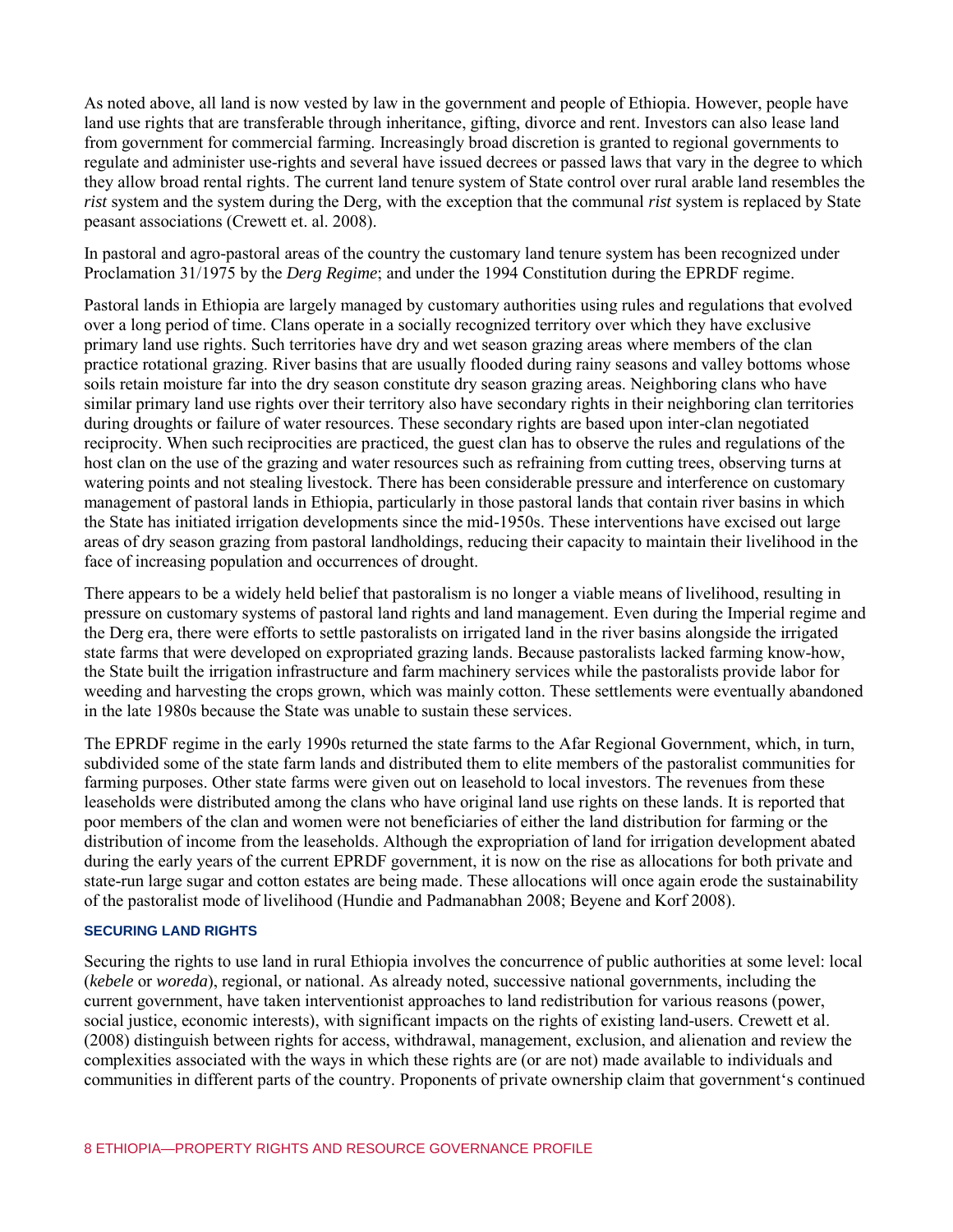ownership of all land raises fears of continued redistribution by the government, heightening farmers' sense of insecurity and undermining investment in productivity (Gebreselassie 2006).

Others counter that there is very little empirical evidence to support the claim that the continuing vestment of all land in the Government of Ethiopia results in widespread tenure insecurity (Crewett and Korf 2008).

However, several cases support the conclusion that rural land-users today have only limited security of their userights over specific parcels of land. The federal government intervened in Tigray and Amhara regions, for example, to honor the guarantee of the 1994 Federal Constitution and the subsequent federal and regional land proclamations regarding the rights of any adult over the age of 18 to access land free of charge if he chooses farming as his livelihood. Government land redistribution efforts undertaken without community consultation have caused significant tenure insecurity in these regions, leading to adverse effects on farm productivity and resource conservation, as well as attempts to rapidly individualize pasture and forest land. Subsequently, the Federal Land Administration Proclamation 456/2005, Article 9, limited redistribution of land by governments only under certain conditions; i.e. lands of deceased persons who did not leave heirs; lands affected by development of irrigation (e.g., upstream landholders losing land to flooding by dams compensated by redistribution of land downstream where irrigation development occurs); or upon the wish and resolution of a majority of land holders (e.g., more than 60% in the Amhara region) to redistribute land (Solomon Bekure pers. comm. 2010).

Land certification was introduced in some areas to reduce tenure insecurity by allowing rural landholders to certify their use rights. This system of rural landholding certification was first introduced in the Tigray region in 1997 followed by the Amhara region in 2003 and later by the Oromia and SNNP regional states to reassure rural land holders of their use rights and to promote tenure security. Since the introduction of land certification in 1998, over 20 million certificates have been issued (Deininger et al. 2008b).

Proponents of certification suggest it avoids the debate surrounding ownership, instead focusing on formalizing state recognition of the use-rights of holders. Empirical evidence has suggested that certification of land in Amhara has increased participants' perception of tenure security. Deininger et al., noting the value of certificates for prompt and fair compensation, state that —[t]aking of land by government – whether for urban expansion, outside investors, or internal redistribution – without use of certificates to determine compensation levels or prompt award of compensation could jeopardize credibility of certificates." (2008b, 16)

However, it is a big empirical question whether fair and adequate compensation is paid to certificate holders, particularly in the case of government takings for public investment in roads and development projects. For example, Addis Anteneh et al. report considerable variation in average as well as income foregone and actual compensation paid within and among regions (Addis Anteneh and Associates, 2008).

Regional land laws impose restrictions on both rental arrangements and inheritance. Small scale farmers who have land use rights in perpetuity are given the right to rent their land short term (2–5 years for traditional farming and 15–20 years if modern technology in the form of improved seeds, fertilizer, and machinery is used). However, they are not allowed to use their use rights as collateral for loans. Commercial farmers that rent land are given longer term leases (25–50 years) and are allowed to mortgage their land use rights. Landholders are not allowed to rent all of their holdings, and the lessee must dwell in the rural area and be engaged only in farming. Some regions allowed inheritance only to those children who are dependent on their parents and who live in the rural areas (Tigray and SNNP regions). The Oromia Regional Land Use and Administration Proclamation 56/2002 explicitly grants lifelong user-rights and forbids any further redistribution of granted plots, subject to three extenuating conditions: irrigated lands and lands needed for irrigation infrastructure such as pump houses and dams are exempt and the government retains the right to expropriate land for —more important public uses." (Crewitt and Korf 2008)

All of these restrictive rules have engendered a vigorous debate as to whether greater tenure security, all the way to private ownership of land in a market-regulated system, would be politically or economically feasible or desirable.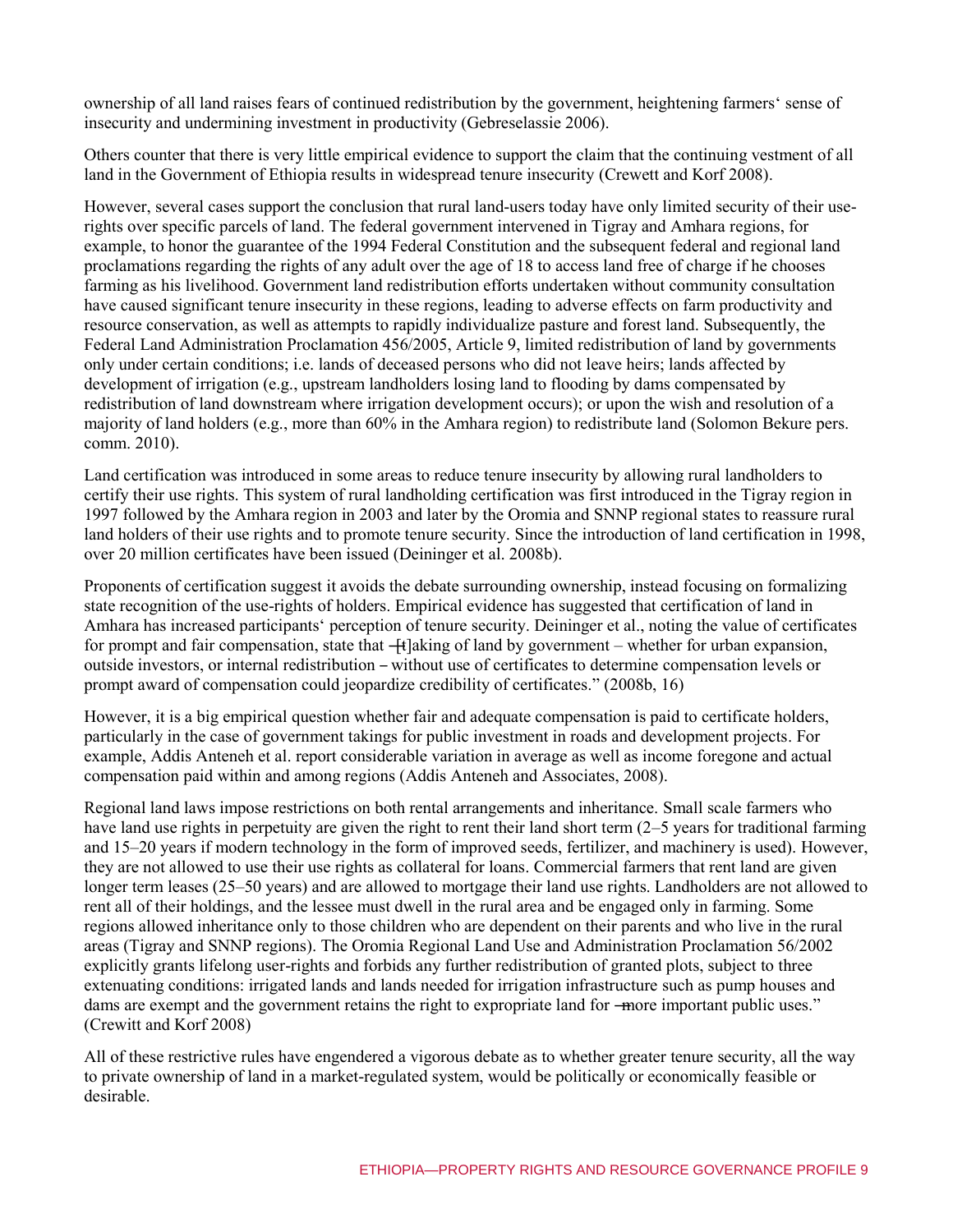#### **INTRA-HOUSEHOLD RIGHTS TO LAND AND GENDER DIFFERENCES**

The 1995 Constitution, while affirming gender equality and prohibiting discrimination on the basis of sex, reflects customary principles in that the right of married women to land is based on their husband's claim as head of

household. However, any customary law or practice that contravenes the rights provided in the Constitution is null and void. The regional constitutions and land laws also affirm the equal rights of women. The land laws of the Federal Government and the regions also clearly provide that the holding certificate shall be issued in the names of both spouses. The wife also must give her consent where the husband enters into a transaction with the land jointly owned. The

| <b>BOX 3. LAND AND GENDER INDICATORS</b>                                                                                                             |                     |
|------------------------------------------------------------------------------------------------------------------------------------------------------|---------------------|
| OECD: Measuring Gender In (Equality)—Ownership Rights, 2006<br>Women's Access to Land (to acquire and own land) (Range:<br>0-1; 0=no discrimination) | <b>Score</b><br>0.7 |
| Women's Access to Property other than Land (Range: 0-1;<br>0=no discrimination)<br>Women's Access to Bank Loans (Range: 0-1; 0=no<br>discrimination) | 0.5<br>0.5          |
| FAO: Holders of Land Classified by Sex, 1993<br>Percentage of Female Holders of Agricultural Land                                                    |                     |

problem with the protection of the rights of women, therefore, is not the absence of laws but lack of awareness, traditional practices curtailing rights of women, and absence of strict observance of the laws by government institutions (GOE Constitution 1995).

Further, women's security of tenure may be undermined through the abrogation of provisions allowing the issuance of a certificate to a woman in a polygamous marriage, as well as through the role of traditional leaders who administer the first level of land disputes hearings (*ibid.*). The Revised Family Code of 2000 provides for community of property (with exceptions) for anything acquired after marriage and for common law unions lasting not less than three years, presuming joint ownership and consent of both spouses before the disposition or transfer of any property (Cotula 2007).

Land and property rights can be transferred to family members in Oromia and Tigray Regions, provided the size of the inherited holdings is not less than the legally mandated minimum area. Amhara Region allows transfer of rights to non-family farmers upon whom the right holder is dependent for farm labor and subsistence. While rightholders can lease their rights to others, these rights can be neither sold nor mortgaged (Teklu 2005).

While existing federal and regional laws recognize the rights of women to land, a number of factors continue to undermine women's ability to exercise their rights. Cultural sanctions against women having rights to land through their husbands or brothers and women's participation in community decision-making, the failure of institutions to protect and uphold women's rights, and the continuing dominance of men in decision-making in households all impede women's exercise of their land rights. However, one recent survey found that —the majority of conflict mediators, all of whom were men, considered joint certification and getting the name and picture of wives on the land certificates beneficial (i.e., that it would strengthen women's position in cases of divorce as well as death of their husbands)" (Stein and Tefera 2008, 6)

In the Tigray, Oromia, and SNNP regions, land certificates of married couples record both the name of the husband and wife, giving equal rights to the wife. However, in communities that practice polygamy in the Amhara, Oromia, and SNNP Regions, only the names of the husband and his first wife are recorded in the land certificate.

#### **LAND ADMINISTRATION AND INSTITUTIONS**

The federal Ministry of Agriculture is supporting a broad titling and certification initiative that is being implemented in Amhara, Oromia, SNNP, and Tigray Regions. Regional governments are the principal administrators and regulators of land, including the assignment and granting of use-rights and regional land-use planning and administrative authorities are responsible for recording, documenting, and administering use-rights. In urban areas such as Addis Ababa, the city council is authorized to approve permits for land and building. In rural areas, it is the Land Administration Committees at the *kebele* level that are most relevant to the process from the perspective of most Ethiopian farmers. A number of projects are working with local authorities to improve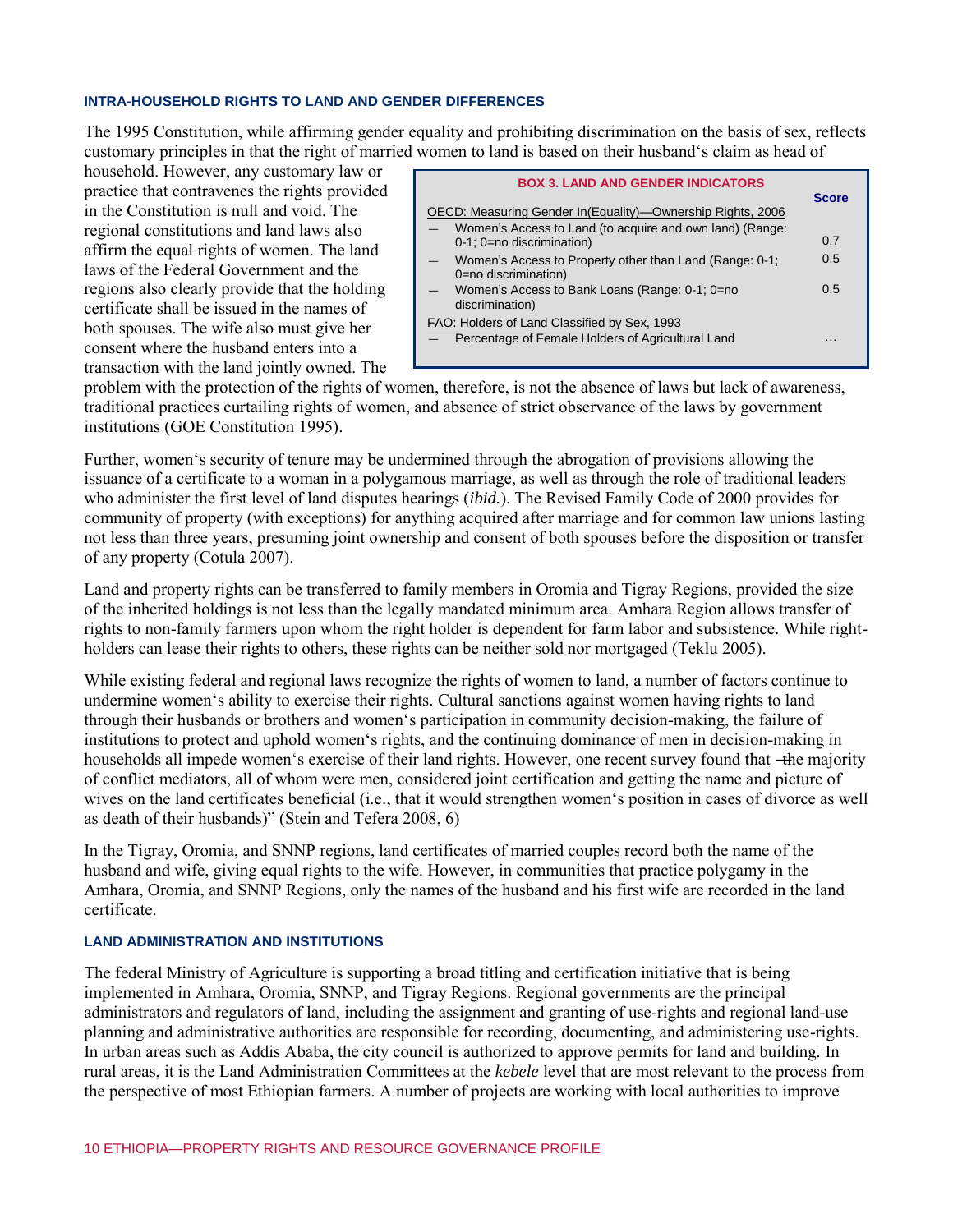their capacity to plan and administer land allocation and use. However, there are reports of interference in the administration of land by regional and *woreda* administrations that are not consistent with these processes. Furthermore, a directorate within the Ministry of Agriculture has recently taken over the administration of contiguous land in excess of 5000 hectares.

Implementation of land administration at the regional and local levels is constrained by a shortage of trained staff and finance, exacerbated by the intent to further decentralize land administration to Land Administration Committees at the *woreda* and *kebele* levels without always providing sufficient resources. However, USAID and other donors are supporting initiatives for rapid and relatively cheap land demarcation and certification and strengthening village-level institutions for land allocation and conflict management. Land certification efforts have been particularly successful and are being expanded (Deininger et al. 2008a).

The Institute of Land Administration (ILA) was established at Bahir Dar University in 2008 to offer training in land administration, geodesy and geomatics at the B.Sc. level with technical assistance of the Royal Institute of Technology (KTH) and financial support of SIDA. The institute also initiated the formation of a national association for land administrators in 2009. The Haromaya University's Department of Law is in the process of establishing a Land Tenure Institute that will conduct research in land tenure and administration issues.

#### **LAND MARKET AND INVESTMENTS**

Restrictions in Ethiopia's land laws regarding transfer of property have inhibited the emergence of even an informal market for rural and agricultural land. Existing federal and regional requirements for residency on or near one's holding and restrictions on transfers limit access to land for immigrants and constrain the movement of people to areas of greater availability of land for fear of losing existing holdings. There is, however, an active market in land leases for both short- and long-term periods.

The federal government has recently taken responsibility for leasing contiguous land areas in excess of 5000 hectares in order to expedite development of such lands for export and industrial crops. The Agricultural Investment Support Directorate was created in 2009 within the Ministry of Agriculture to identify, delineate and transfer such lands to investors. As of 2011, it had identified a total of 6 million hectares of land that would be made available to investors, with the majority of this land located in Gambela Beneshangul-Gumuz Afar and Southern Nations, Nationalities and Peoples (SNNP) (GOE 2009).

As of mid-2010, a total of 1.2 million hectares have been allocated to local and foreign investors. The distribution by regional states is Gambela (535,000 hectares), Oromia (380,000), Benishangul-gumuz (191,500), SNNP (60,500), Afar (20,000), and Amhara (18,000) (Deininger and Byerlee 2010).

Agro-climatological data is made available to potential foreign and local investors on its website, the Ethiopian Investment Commission offices and Ethiopian embassies abroad. Investors in need of land in excess of 5000 hectares apply to the Directorate with a complete business plan that is vetted for technical and financial feasibility and environmental and social acceptability. A long-term land lease ranging from 25–99 years is issued and the investor given support to facilitate implementation of the business plan. Investors seeking land less than 5000 hectares go through the same procedure by applying to the regional state's investment bureau and signing lease agreements with the regional agricultural land administration agency.

Critics have noted that this long term commercial leasing process is not always participatory, stakeholders including current users of the land are not always adequately consulted, and the terms of the leases and the allocation process are not transparent, making it unclear whether each land allocation is beneficial to the economy in general and to the local communities in particular. This has contributed to an active debate as to whether further steps toward establishing markets for land would be useful in terms of encouraging investments and increased productivity. Some economists have argued that Ethiopia's restrictions on rental, mortgage, and land sales have caused inefficient land use, unrealized productivity, and food insecurity. They argue that a liberalization of restrictions, allowing the sale of land, will lead to the development of a robust land market and a net gain in agricultural productivity and economic performance (Grover and Temesgen 2006; Deininger et al. 2003).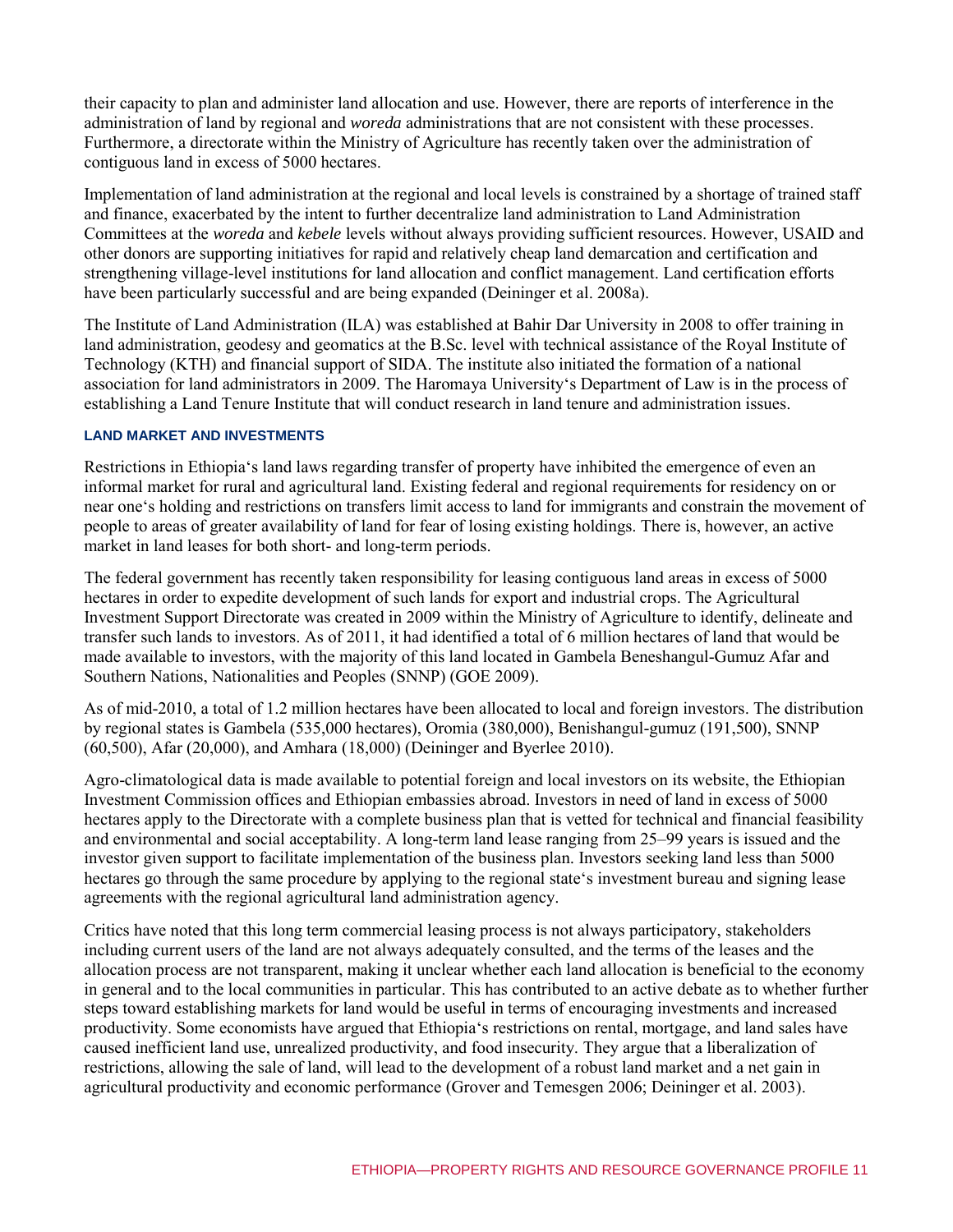Others have found that incentives for only certain kinds of investments (e.g., permanent soil conservation structures, irrigation) are affected by lack of clear titles to and lack of ownership in land (Benin et al. 2005).

#### **COMPULSORY ACQUISTION OF PRIVATE PROPERTY RIGHTS BY GOVERNMENT**

The Federal Constitution vests in the government the power to expropriate private property in the public interest, provided it pays compensation prior to acquisition and in an amount commensurate with the value of the seized property (GOE Constitution 1995, Art. 40.1).

Enacting laws promulgated by the Federal Government include Proclamation No. 455/2005 on the Expropriation of Landholdings for Public Purposes and Payment of Compensation and Council of Ministers Regulation No. 135/2007 pertaining to the Payment of Compensation for Property situated on landholding expropriated for public purpose.

However, the modality of compensation payment in the case of regional infrastructure projects such as rural roads and various water works constructions is not standard. In many cases, the implementing agencies do not involve themselves in the issue of compensation. There is widespread belief among the staff of these agencies that they are not supposed to pay compensation because land belongs to the government, the law allows them to use quarry materials for free, or they assume that since communities compete with each other to have a road pass through their villages that they are not interested in compensation (Addis Anteneh and Associates 2008).

In the case of urban expansion, including the zoning of industrial parks, compensation is paid by municipalities in cash, in-kind (providing urban plots) or a mixture of both. Urban expansion problems were not anticipated early enough and the municipalities were not at all prepared for the eventuality of compensation payments. In the early days of urban expansion, most farmers were left uncompensated. The problem is one of both legal and financial capacity. The municipalities had limited financial capacity, while a weak legal framework provided insufficient guidance on how to value and determine compensation.

Articles 3 (1) and 4 (3) of Proclamation 455/2005 clearly indicate that compensation in cases of expropriation is to be made in advance of the eviction of the holder. Many cases of expropriation without payment of compensation have been exposed by participants of focus group discussions and landholders. Local officials have also admitted, in several instances, that they have had to use force to evict landholders, even though the latter have not received compensation. In addition, mechanisms for the submission of grievances and complaints are not often used. Except in rare cases (Tigray, Oromia), landholders do not yet have a good understanding of compensation issues and how they are dealt with. They do not know what their rights and obligations are in the event of being expropriated. In some instances, the courts also do not have knowledge of Proclamation 455/2005 and are unaware of the fact that the Proclamation empowers them to specifically look into cases concerning expropriation-related compensation (Addis Anteneh and Associates 2008).

Regional State governments are expected to draft language for implementation of these Federal mandates. However, as of spring 2010, only the Amhara regional government had issued directives related to the Federal proclamations and a number of existing provisions in state laws addressing expropriation and compensation possibly conflicted with the Federal laws. Currently, there is no legally recognized right to challenge in the courts government's determination of —public purpose" when expropriating property. However, a landholder can challenge the amount offered as compensation (Tamrat 2010).

# **LAND DISPUTES AND CONFLICTS**

Weak government and customary institutions, population growth, frequent drought, resource degradation, and encroachment or expropriation of rangelands are some of the causes of inter-pastoral conflicts and between pastoralists, the government, and farmers (Hundie 2006; Michael et al. 2005; Rahmato 2005).

Lack of adequate demarcation, registration and record keeping has led to overlapping land claims stemming from inheritance that is beginning to result in conflict. There is evidence that violence and intimidation are used against women who attempt to use the law to establish and defend their right to landholdings (Stein 2008).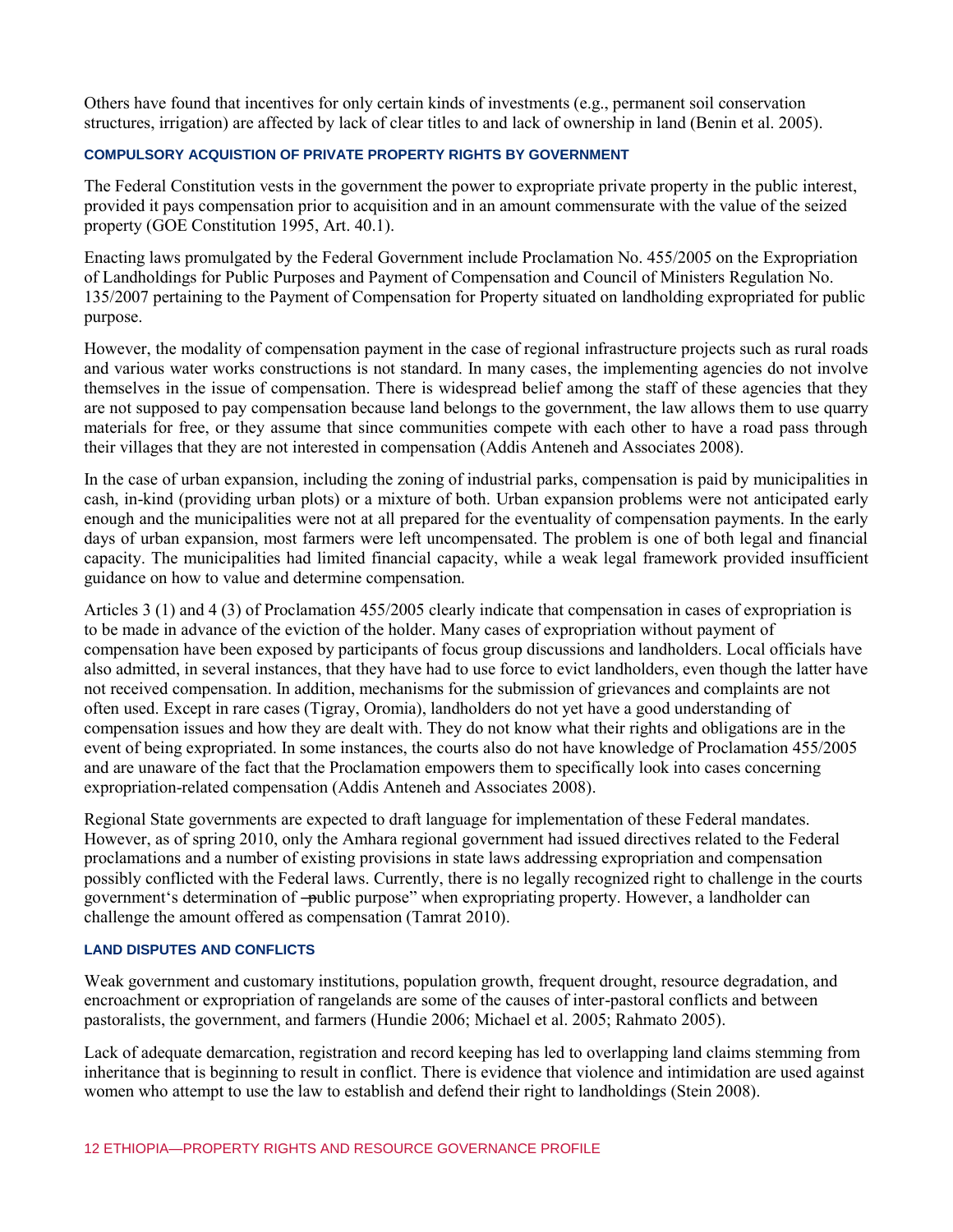The Constitution allows the resolution of disputes between individuals using customary laws and practices and may apply to land-related disputes. The State has generally ignored the administration and adjudication of pastoralist tenure. While this has resulted in the loss of crucial rangeland to crop cultivation, sometimes as a result of government expropriation, it has meant a continuing role for clan-based tenure regimes (World Bank 1999; Crewett et al. 2008).

#### **KEY LAND ISSUES AND GOVERNMENT INTERVENTIONS**

Access to productive land and the security of tenure on that land are issues of critical importance across Ethiopia. Many farm households experience moderate to extreme land scarcity, while others have access to adequate acreage but find the quality of the land inadequate to generate sufficient incomes through either crop or livestock operations. Transfer of rural populations to urban areas has been constrained by the potential loss of rights to land left behind in rural areas as well as by the difficulties of acquiring rights to land and property in towns and urban areas. Until recently, foreign investment in Ethiopia was constrained by restrictions regarding access to productive rural lands or urban space. Government institutions at all levels – federal, region, municipal and local (*woredas*, *kebeles*, villages) – must play a role in addressing these land issues as government owns, and ultimately controls, all of the country's land resources and market forces have been given little role in resolving issues related to the sustainable use and development of land.

Efforts since 2004 to convey more secure tenure rights through low-cost certification of plots have been wellreceived by rural Ethiopians as well as many external donors who believe that such measures will underpin greater rural investment and poverty reduction (Deininger et al. 2008).

However, these certification schemes do not address common property holdings (pastures, forests, watersheds) that contribute to degradation of land, nor do they facilitate rental of land or permit mortgaging. Further, while they are judged to have reached the poor, they have not always been supportive of women's rights to land. Efforts to enable land-poor Ethiopians in some highland areas to relocate to less densely settled lowland areas have been perceived as less successful in sustainably expanding access to land (Kassa 2009).

Since 2007, the government of Ethiopia has approved 815 foreign-financed agricultural projects and leased the land that makes these investments possible. This has led many to question whether Ethiopia is facilitating a —land grab‖ by foreigners to produce food for export while Ethiopia's own farmers are unable to escape poverty (Vidal 2010).

All of these government initiatives and rural Ethiopia's persistent poverty have made land policy and questions of tenure the subjects of ongoing debate and generated widely differing views regarding state and private ownership and the potential consequences of liberalized land markets. Donors and scholars have provided aid and sometimes unwelcome advice regarding land policies and their implementation. They argue that current policy prevents longterm investments in agricultural productivity by farmers and a robust trade in land such that agricultural land would end up in the possession of those most able to make productive use of it (Grover and Temesgen 2006; Lemma 2006; Ali et al. 2007).

Countering these arguments, the Federal government, regional officials, and others argue that Ethiopia's feudal history, characterized by inequitable land distribution and servitude of peasants, justifies land policy prescriptions that restrict absentee possession, foster equity among households by imposing a ceiling on the size of holdings, and enable the government to manage lands wisely on behalf of all Ethiopians.

Crewett and Korf, in their analysis of this ongoing political debate, suggest that donors are —ikely to fail" in their attempts to significantly change Ethiopian government policy regarding land privatization as the government will not want to relinquish a significant source of power among rural constituencies, namely the distribution and allocation of land. However, distribution offers government little room for exercising such power as it has been banned by Proclamation No. 456/2005 (Crewett and Korf 2008).

In order to address the lack of tenure security accompanying state ownership of land, certification programs of use-rights have been carried out and have increased perceptions of tenure security and resulted in economic benefits for participants (Deininger et al. 2008b; USAID 2008). It has been only eight years or less since land administration development activities have been implemented in the four regions. Despite the brevity of the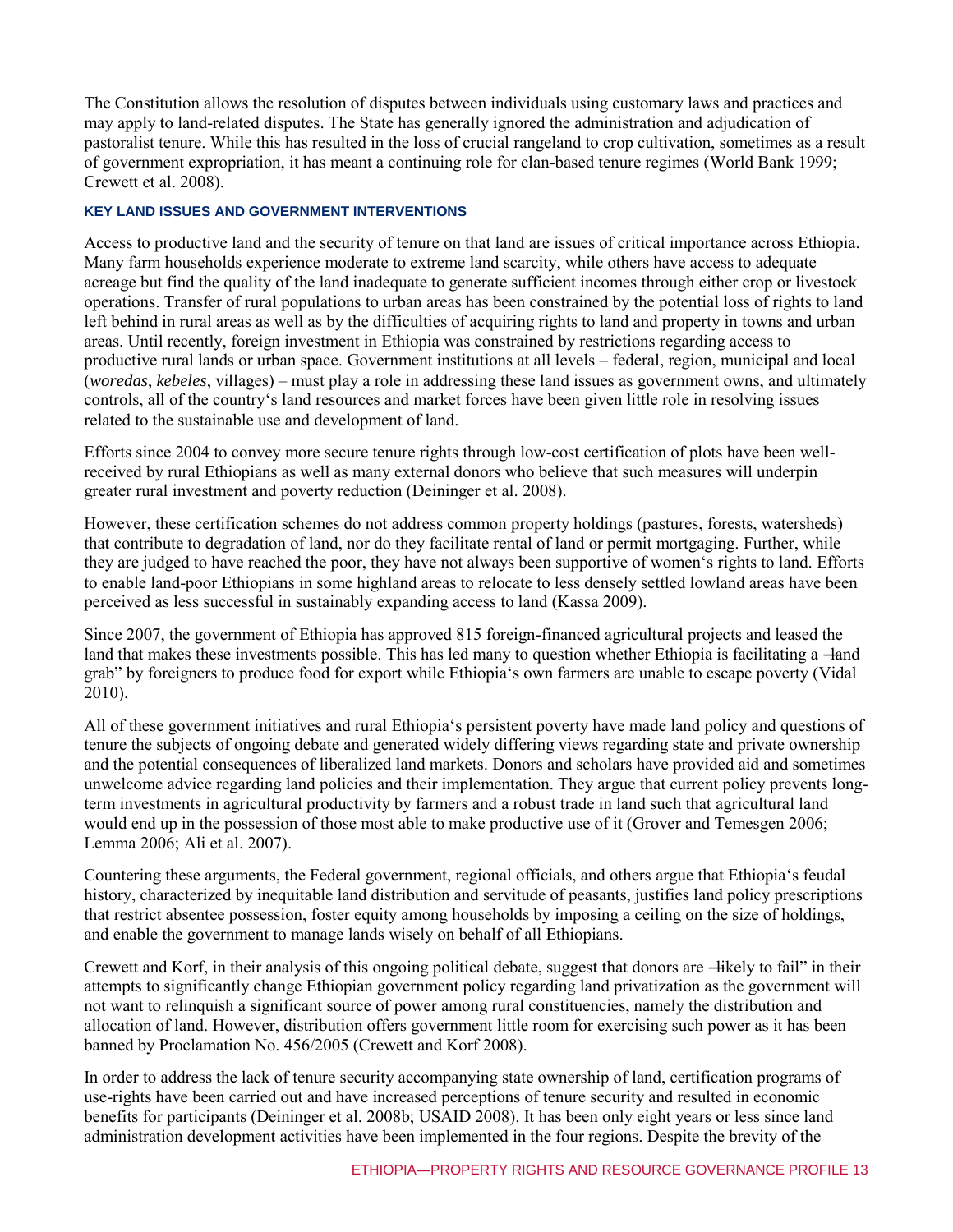experience, notable benefits have been registered. Preliminary findings of studies confirm that GoE's regional land certification program is appreciated by rural landholders and is resulting in increased sense of tenure security leading to attitudinal change from short term exploitation to long term protection and development of land with multiple positive benefits. Recorded benefits include: increased soil conservation; increased planting of perennial crops including timber; increasing intensive production; enhanced land rental market; gender equality in tenure rights; and significant reductions in land disputes. In some *woredas* reported court cases are down, and the cadastral-based modern method of land certification appears to be enhancing farm households' confidence and security of tenure (Negatu et al. 2009).

#### **DONOR INTERVENTIONS**

The Ethiopia Strengthening Land Tenure and Administration Program (ELTAP), funded by USAID from 2005 to 2008, was implemented by the Ministry of Agriculture (MOA) and four regional land administration and land use agencies. It focused on the implementation of a land certification system in the four regional states of Amhara, Oromia, SNNP, and Tigray. Components were designed to strengthen tenure security and improve systems of land dispute resolution, streamline and improve the effectiveness of land titling and administration by standardizing rural land registration and cadastral surveying methodologies, increase capacity through training and provision of materials, and increase support of public information and awareness about land laws, regulations, and procedures.

The Ethiopia Strengthening Land Administration Program (ELAP), funded by USAID from 2008 to 2013, continues the work initiated under ELTAP, extending certification and survey activities to new areas, including Afar and Somali regions that have considerable pastoral lands, formulating land policies and preparing land laws and regulations, broadening the scope of public information awareness, improving coordination among federal and regional governments responsible for land administration, building and coordinating support among donors for federal and regional land administration strengthening, and developing the potential for commercial land investment.

The Urban Agriculture Program for HIV-Affected Women (UAPHAW), implemented with the support of city/town administrations and *kebele* authorities, provides urban land for garden and farm plots to HIV/AIDSaffected women and children. An estimated 11,000 HIV-infected women, orphans, and vulnerable children have received access to productive urban agricultural land through this initiative (DAI 2009).

The Netherlands is providing funding to FAO to facilitate land registration activities in Kafa Zone, Southwest Ethiopia and support of regional and national fora and workshops regarding the practical impacts of land policy (Tessemaker et al. 2007).

The Swedish International Development Cooperation Agency (SIDA) has supported land registration in the Amhara region of Northwest Ethiopia, the results of which has supposedly included a reduction in land conflicts, increased investments in farming equipment, and improved agricultural production (Orgut Consulting 2010).

Finland is finalizing a project to support land administration in Benshangul-Gumuz regional state and the growth corridor of the Tana Beles river basin in the Amhara regional state. The project will support policy, legal and institutional reform, cadastral surveying and mapping and capacity building of the land administration agencies of the two states and the federal government.

Realizing that Ethiopia's development is increasing the demand for an appropriate policy and legal framework for governing land, and an effective land administration system to deliver rights, the GoE is demonstrating commitment to further improve land administration and use management. Some of the most recent efforts include establishment of a Directorate for Rural Land Administration and Use under the Ministry of Agriculture (MOA) and a concept note proposing a Land Administration and Land Use Development Project (LALUDEP), prepared by the MOA in 2010 with assistance of ELAP.

In the past, the MOA did not have a specialized unit dealing with land administration matters, but it recently established the Directorate for Land Administration and Use, reporting to the State Minister for Natural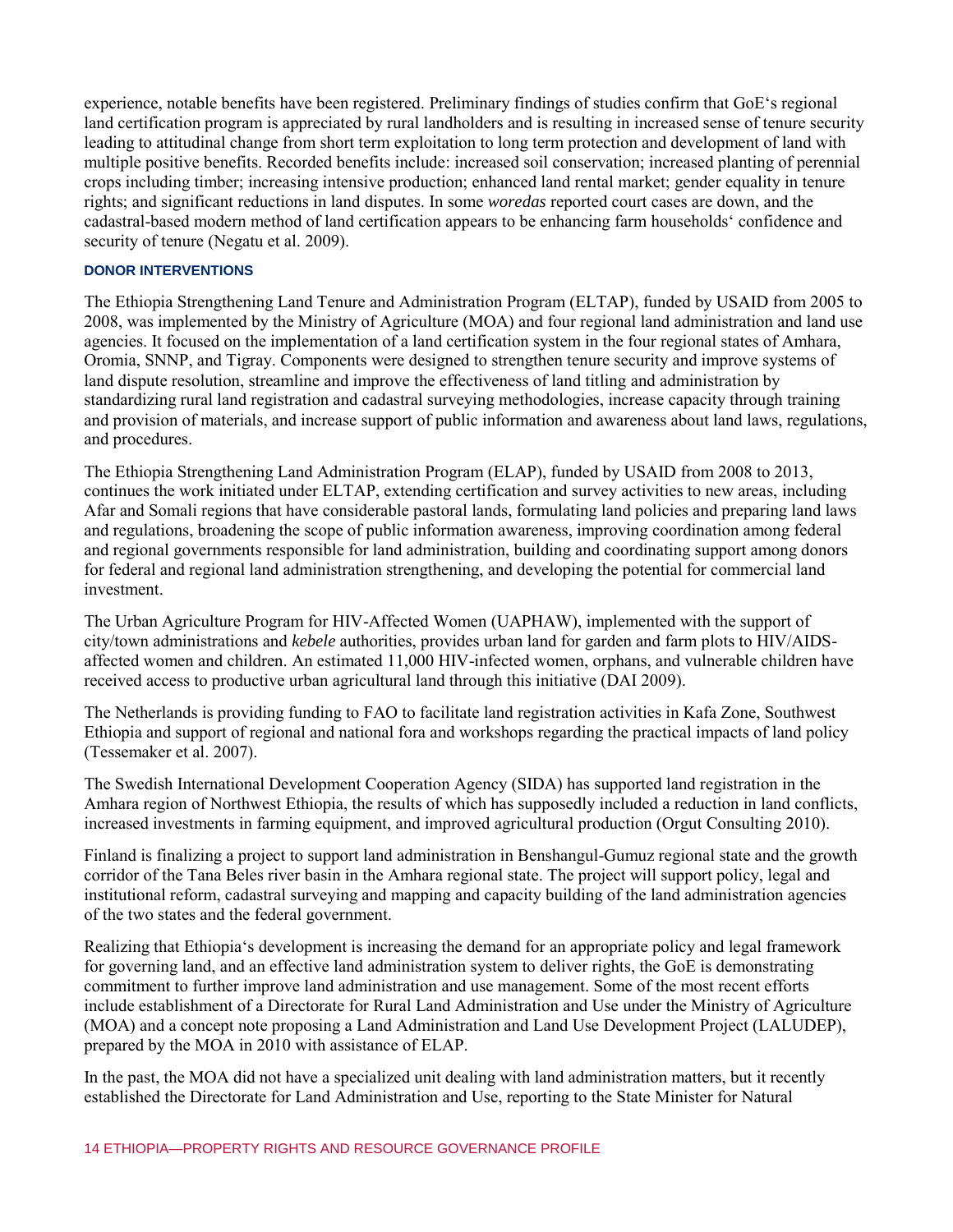Resources. Key responsibilities of this Directorate are to implement the Rural Land Administration and Use Proclamation by providing professional support to the regional land administration authorities, coordinating work between federal and regional agencies, and helping to harmonize federal and regional land policy and legal reform. The professional capacity of the MOA in terms of skilled and specialized experts is expected to be built up further under LALUDEP to lead the proposed national program in land administration. The Concept Note for LALUDEP provides a sound basis for developing a program to improve land administration in Ethiopia by strengthening the legal and regulatory framework; improving administrative capacity and operational efficiency; and expanding provision of effective land administration services. GOE has presented the LALUDEP concept note to several development partners including USAID and the World Bank to mobilize technical assistance and financing for its implementation.

# **2. FRESHWATER (LAKES, RIVERS, GROUNDWATER)**

# **RESOURCE QUANTITY, QUALITY, USE AND DISTRIBUTION**

Average rainfall is 848 millimeters, but varies significantly both temporally and spatially, ranging from 100 millimeters annually in the northeastern Afar region to 2000 millimeters in areas of the southwest. The extreme variability signifies a very high risk of drought in many regions of the country (FAO 2005a).

Seventy percent of freshwater run-off occurs in June-August. As a result, many rivers flow only seasonally and there is minimal perennial flow below 1500 meters. Freshwater lakes comprise approximately 7000 square kilometers. Total estimated renewable freshwater resources were 122 billion cubic meters/year, with only an estimated 3% remaining within Ethiopia's borders (ibid.). The estimated amount of yearly groundwater recharge of the country is about 28,000 cubic meters According to UNESCO, 75% of Ethiopia's 80 million people lack access to clean drinking water (UNESCO 2006; GOE 2010b; IRIN 2010).

The time required for girls to travel long distances for potable water is one reason cited for the disparity in numbers between boys and girls for school attendance nationwide. Despite the low total usage compared to the total available freshwater supply, some regions are facing shortages and unsustainable demands on both surface and groundwater resources (UNESCO 2006).

Irrigation and livestock watering account for the chief uses of freshwater resources, consuming an estimated 5,200,000 cubic meters/year. Government-sponsored irrigation schemes have historically been developed and managed with little focus upon or involvement from rural people, and thus did not serve their needs. However, the current emphasis is on development of small scale irrigation. Of the current 15 million hectares of land cultivated in Ethiopia, a little more than 4% is irrigated. Cognizant of the high potential of irrigation expansion to increase agricultural production and growth, the government has an ambitious plan of increasing the irrigated area under government sponsored irrigation schemes from about 640,000 ha to 1.2 million hectares in a period of five years. Two-thirds of this expansion (0.8 million) is expected to be small-scale irrigation development (UNESCO 2006; Seleshi 2010).

In addition, as of 1999, an estimated 40% of irrigated land was watered through traditional irrigation schemes, built by water user co-operatives comprised of 20–30 households. In these water-user groups, each participating household is entitled to equal access to water (*ibid*). In some areas, robust forms of customary water management persist, wherein elders, known as -water fathers" or -water judges," are elected to mediate and adjudicate water disputes.

# **LEGAL FRAMEWORK**

The Constitution (Art. 40) vests the ownership of all natural resources, presumably including water, in the State. Proclamation No. 4/1995 established the Ministry of Water Resources (MWR) as the federal authority responsible for oversight of water development throughout the country. The Ethiopian Water Resources Management Policy further declares that water is a -eommon property of all Ethiopians" (GOE Water Resources Management Policy 1999, Sec. 2.2.13.C.1).

Proclamation No. 197/2000 defined the responsibilities and powers of the Ministry and defined water permit and dispute resolution guidelines.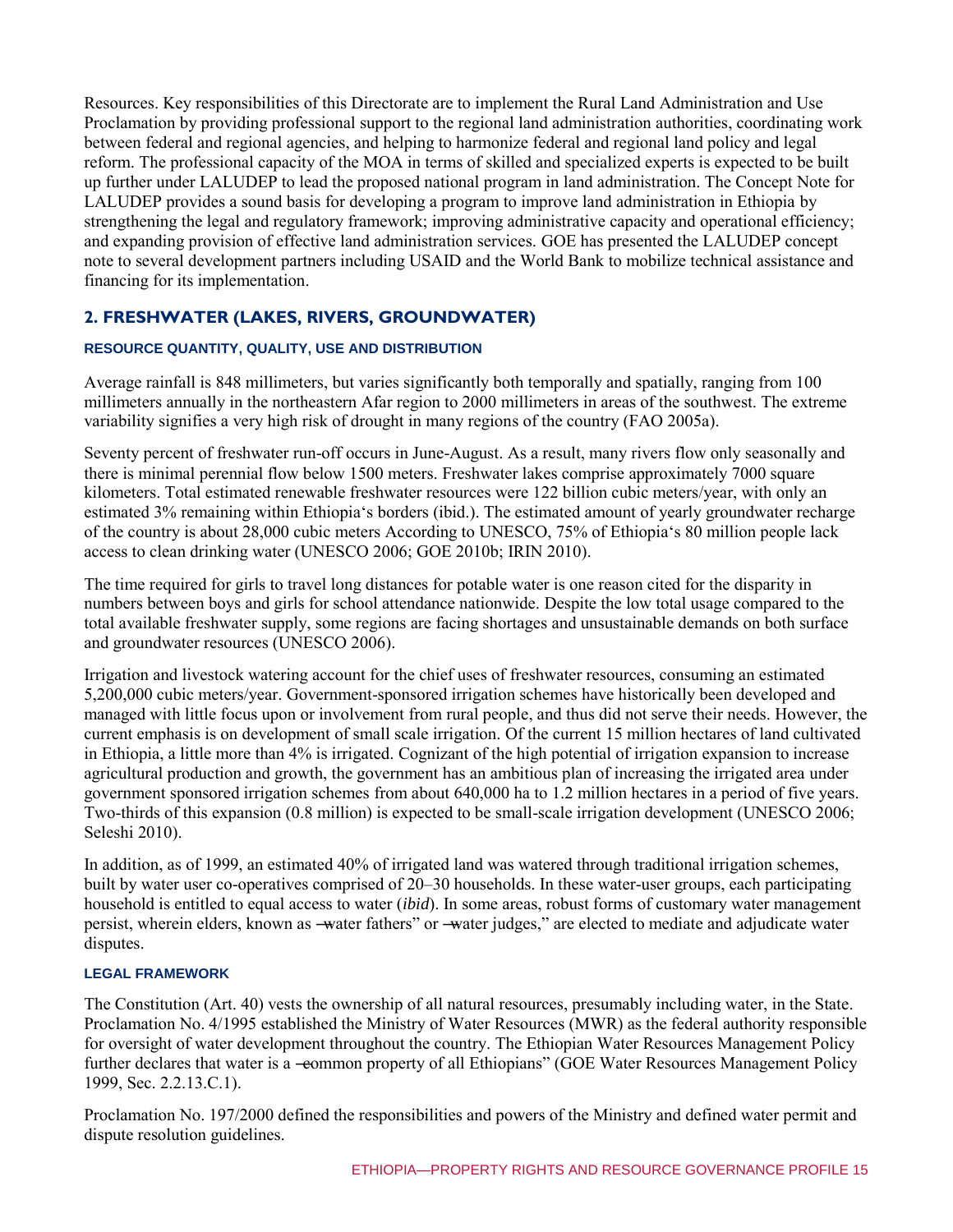The Ethiopian Water Resources Management Policy states that water development should be based on rural centered, decentralized management and participatory approaches (Sec. 1.3.4), through the participation of —user communities" (Sec. 1.3.6) and support for —eommunity self-initiatives in water resources management." (Sec. 2.2.9.5) It also mandates community participation, as feasible, in the development and management of dams and reservoirs (Sec. 2.2.3.G.4) (GOE Water Resources Management Policy 1999).

#### **TENURE TYPES AND ISSUES**

The Constitution (Art. 40) vests ownership of all natural resources in the State and the legal framework mandates a permitting system for different types of water use. However, despite existing legislation, the institutional capacity to systematically administer a water permitting system remains rudimentary and largely -defunct" (Adams et al. 2006, 13).

Water permits are required to construct waterworks, supply water for one's own use or others, water transfer from a primary source or supplier, and the discharge of waste into water bodies. Permits are not required for development of sources or use of water from hand-dug wells, for traditional irrigation, artisanal mining, animal rearing, or water mills. Permits may be transferred to another person at the request of the permit holder and with the approval by the relevant authority. Use-permits are appurtenant, that is, tied to a specified method for withdrawal and use, area, and quantity over a specified time frame (GOE Water Resources Management Proclamation 2000, Arts. 11.1, 12.1; GOE Water Resource Management Council of Ministers' Regulation 2005b).

Under the law, the relevant state authority with jurisdiction over a dispute between water permit holders, or between a permit holder and another party, may arbitrate and decide the dispute as well as set the appropriate level of compensation (if any) (Proclamation 197/2000 9.1). The decision may be appealed to a court of appropriate jurisdiction within 60 days (GOE Water Resources Management Proclamation 2000, Art. 9.1–2).

# **GOVERNMENT ADMINISTRATION AND INSTITUTIONS**

The Ministry of Water Resources is authorized to manage and allocate the flow and use of water across regions. Regional water bureaus are responsible for water management contained within their regional boundaries. As in other sectors, devolution of authority is continuing as regional bureaus transfer functions and authority for water management to the *woreda*-level. —Water desks" have been established and assigned responsibilities for planning, budgeting, implementing, monitoring and follow-up of water projects and programs in their respective localities (UNESCO 2004).

In Ethiopia, —there is still lack of effective coordination among stakeholders in general. Coordination among key stakeholders such as Federal and Regional Public water institutions, NGOs, Multilateral and bilateral agencies and the private sector itself is still an issue that still needs improvement" (UNESCO 2004, 25).

# **GOVERNMENT REFORMS, INTERVENTIONS AND INVESTMENTS**

The Government of Ethiopia reserves all surface and groundwater resources as the common property of both the government and people of Ethiopia. Though the Ethiopian Water Resources Management Policy explicitly provides for rural centered, decentralized management and participatory approaches and participation of ―user communities" in water management, government-sponsored irrigation schemes have historically been developed and managed with little focus upon or involvement from farmers; such schemes have been run by -technical and managerial elite" working for foreign investors, state, or parastatal enterprises (Rahmato 1999).

According to Rahmato, the failures of the Derg to encourage water development that served the needs of peasants and to involve water scheme beneficiaries in their planning, development, and management should be instructive for Ethiopia's current government. However, he noted the continuing failure to develop institutions and processes that directly involve primary stakeholders in the governance and management of water projects. The subsequent policy recognizes generally the value and right of stakeholders for such involvement in water development. Water development-related projects are cited as a cause of disagreements —between different users over the allocation of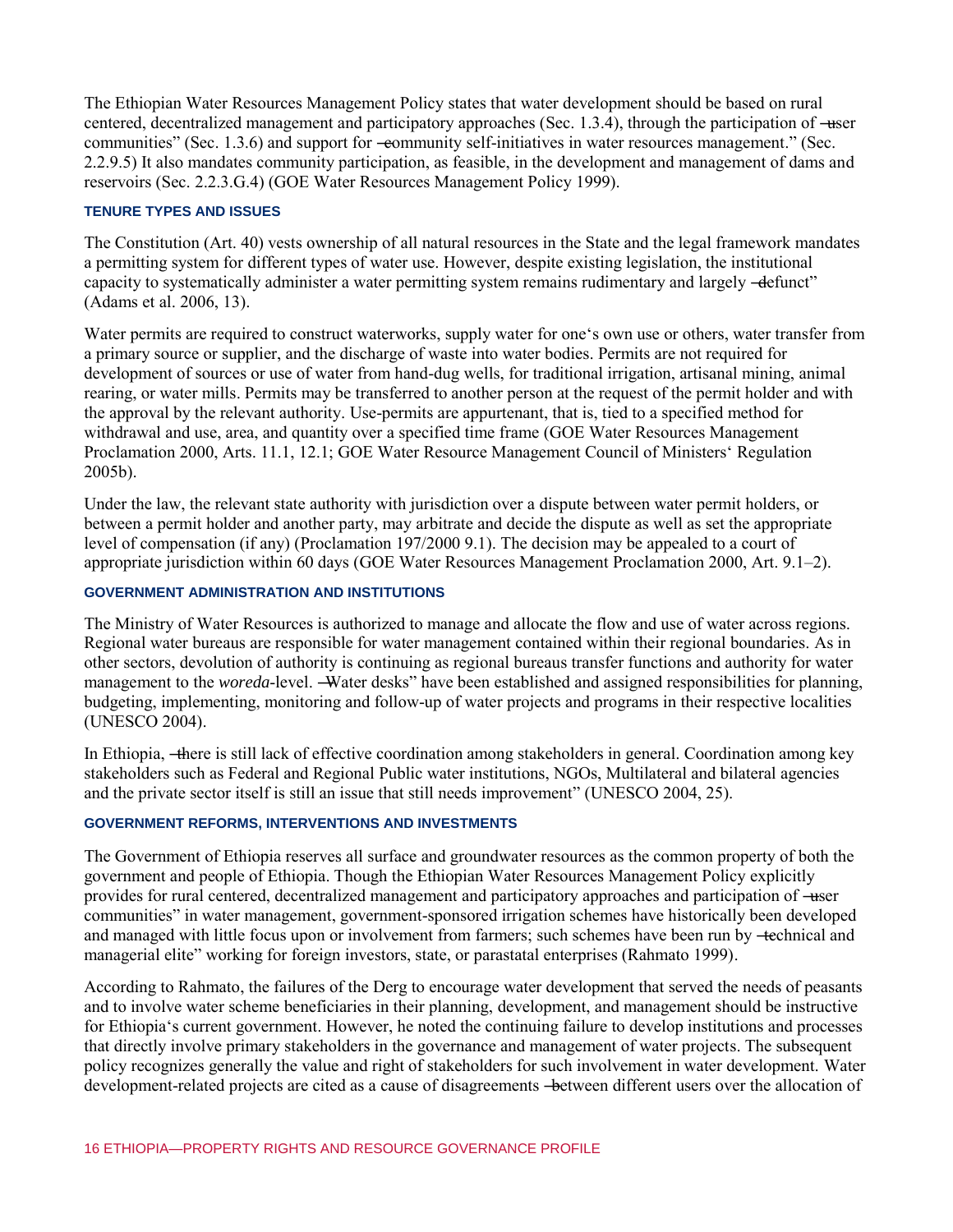waters, land rights, or maintenance issues or conflicts between users and the authority responsible for the project over inappropriate design of infrastructure, peasant relocations, water charges, or management issues" (Ramato 1999).

In the Awash River Basin, the introduction of irrigation and other water infrastructure development projects and insufficient consideration and respect for customary rules and practices pertaining to water resources have resulted in conflicts involving pastoralists and other groups (Edossa et al. 2005).

The federal government has developed a Water Sector Strategy and Water Sector Development Strategy (2002– 2016) and Fund to pay for its implementation. The Strategy includes fostering stakeholder involvement, particularly that of women, in the management and use of water resources. The federal government has been involved in the development of hydroelectric and irrigation schemes. The actual degree of NGO and citizen participation in water management remains a challenge; government consultation with civil society organizations remains limited and often done as a result of donor requirements (WaterAid 2005).

#### **DONOR INTERVENTIONS AND INVESTMENTS**

The UK Department for International Development (DFID), through the Overseas Development Institute (ODI), is supporting a research consortium and series of projects called ―Research Inspired Policy and Practice Learning in Ethiopia and the Nile Region (RiPPLE)." The purpose is to identify and disseminate evidence-based learning on water supply and sanitation financing, delivery and sustainability to improve equity of access for the poor focusing on the various aspects of collaboration and management in water supply and sanitation.

Water Aid-Ethiopia is implementing the Ethiopian Country Water Partnership on behalf of the GWP, the focus of which is piloting Integrating Water Resources Management (IWRM) and watershed management in several areas of the country. USAID and State Department, through the Ethiopian Country Water Partnership and Global Water Partnership (GWP), supported a pilot project on Integrated Water Resource Management in Ethiopia during the period 2006–2008. It was an initiative involving various stakeholders at the *woreda*-level with the objective of promoting application of IWRM principles and practices at the catchment level (GWP 2008).

The World Bank is providing support for Integrated Water Resources Management in the Tana and Beles areas. Water is a key focus of France's bilateral assistance to Ethiopia through 2010, focusing on water policy, water infrastructure planning, and development of urban water supplies (Government of France 2010).

DFID-UK is also providing support for continuing policy development in the water sector.

# **3. TREES AND FORESTS**

#### **RESOURCE QUANTITY, QUALITY, USE AND DISTRIBUTION**

Forests and other wooded lands cover an estimated 52% of Ethiopia; the estimated annual rate of deforestation is 1.1%. While the estimated contribution of the forest estate to GDP is only 2.8%, 90% of the population relies on various forms of biofuels, 68% of which comes from woody biomass. Use of non-timber forest products such as honey, medicinal and spice plants, fodder, and the benefits of environmental services are essential aspects of people's livelihoods. Forest clearance for agricultural expansion and settlement, habitat fragmentation, and the impact of uncontrolled grazing and fire upon forest regeneration are all drivers of deforestation in Ethiopia. Encroachment on state forest reserves and associated illegal logging and arson is a significant problem in Ethiopia (FAO 2005b; CIFOR 2006; CBD 2006; Owino and Ndinga 2004).

#### **LEGAL FRAMEWORK**

The Constitution (Art. 40) vests the ownership of all natural resources in the State. However, The Forest Conservation, Development, and Utilization Proclamation No. 94/1994 provides for the conservation, development, protection and utilization of the forest resource and mandates three tenure types, including State forests held by Federal and Regional governments, and private forests.

The Forest Development, Conservation, and Utilization Proclamation No. 542/2007 recognizes state (encompassing both Federal and regional) and private forest ownership. However, the revised proclamation does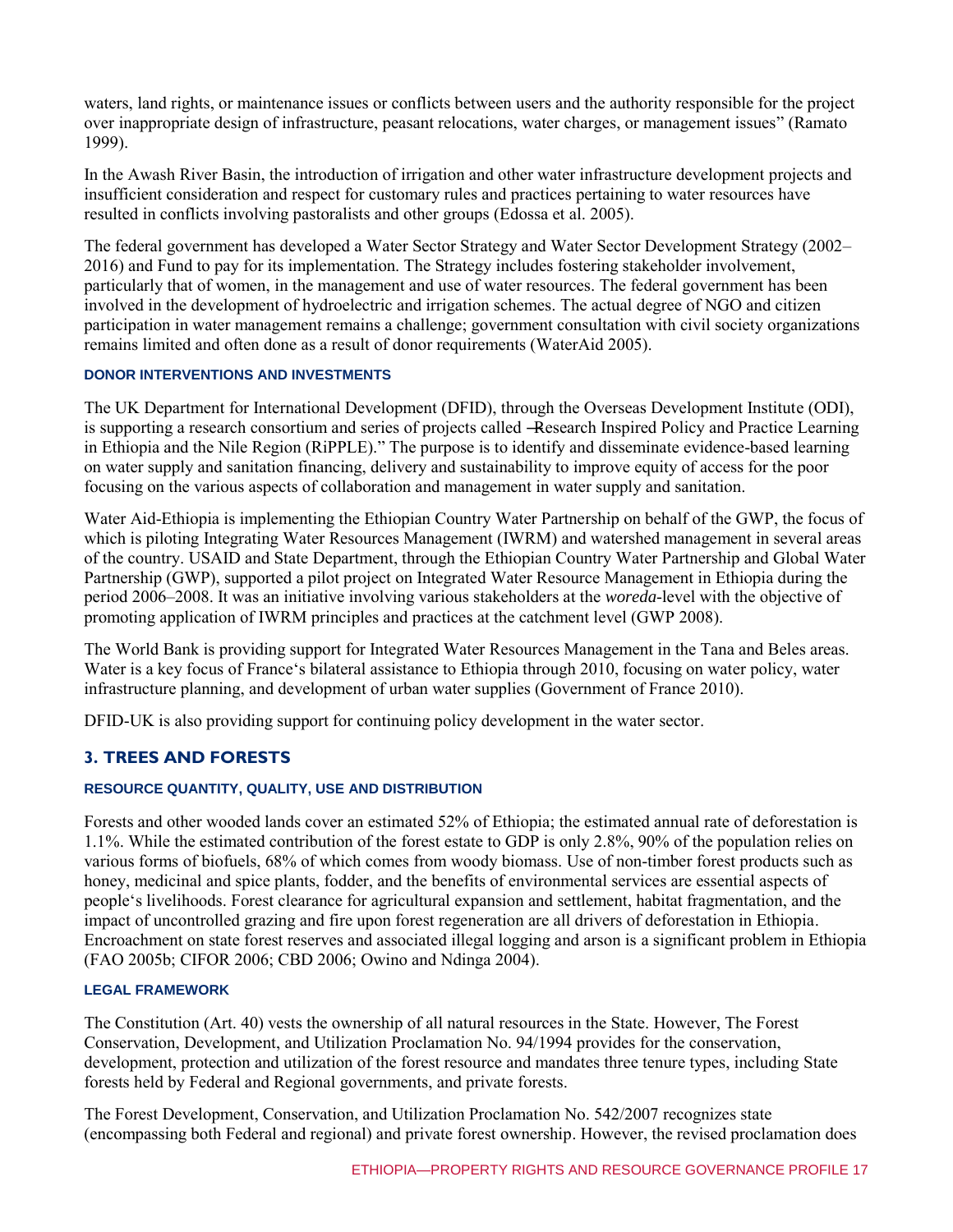not explicitly address participatory forest management, indicating a continuing absence of policy direction from the Federal government in support of community authority over forests (Jirane et. al. 2007).

However, Oromia (Forest Proclamation of Oromia, No. 72/2003) region has promulgated a law regarding forest management and utilization. This same proclamation, as well as Proclamation 110/2007 of the Southern Nations, Nationalities, and People's Region (SNNPR), recognizes communal forest and landholdings subject to common use, establishing a legal basis for community forest ownership (Bane et al. 2007; MELCA 2008).

#### **TENURE TYPES AND ISSUES**

State forests include all forests held by the federal or regional state governments. Private forests include all forests outside state control and include those held and managed by individuals and groups, including community forest associations (USAID 2008).

Critical questions regarding resource governance underlie the potential for sustainable management of the forest and woodland estate in Ethiopia. Ethiopian and international forestry experts stress the need to distinguish forest tenure issues from those of land and land policy and address issues that are pertinent to forest management and use. In particular, there is a need to assess the policy environment and enabling circumstances of the evolution of community forest management and to clarify land and forest-use rights in forest areas (Bane et al. 2007).

In some forest areas, robust, complex customary rules and practices governing forest utilization persist, despite continuing claims of exclusive authority by some government forest authorities. Perceived insecurity of tenure, including restrictions on transfer rights and the potential for government seizure of holdings was found to have a robust negative impact on farmers' willingness to invest in perennial crops such as chat and coffee, as well as the planting of trees (Stellmacher and Gatzweiler 2005; Dercon and Ayalew 2007).

# **GOVERNMENT ADMINISTRATION AND INSTITUTIONS**

There is no single federal authority responsible for all forestry sector policies and programs, although the Ministry of Agriculture has authorities for most federal forestry policies. Both federal and regional authorities are responsible for designating and demarcating State, regional, and protected forests. Fifty-eight National Forest Priority Areas (NFPA) were designated in 1985; responsibility for their management as Regional Forest Protected Areas shifted to regional authorities upon promulgation of the 1995 Constitution (Wakjira and Goleb 2008).

The Forestry and Wildlife Conservation and Development Team within the Ministry of Agriculture and Rural Development is responsible for forest policy and oversight of forest management by Regional governments. The Ethiopian Agricultural Research Organization and a number of other government authorities are also directly and indirectly involved with management and research in the forest sector. Despite the promulgation of a forest policy and proclamation (No. 542/2007), lack of enforcement regulations and shifting responsibilities among different levels of government weaken forest management and enforcement efforts. Nonetheless, the Federal and regional governments have taken steps to improve the policy environment. In 2007, the Oromia Region government established the Oromia State Forests Enterprises Supervising Agency (OSFESA), with the mandate to support the establishment of community-based forest enterprises and facilitate the expansion of participatory forestry efforts (FAO 2004).

#### **GOVERNMENT REFORMS, INTERVENTIONS AND INVESTMENTS**

In the mid-1990s, the regional Bureau of Agriculture supported an initial assessment and trial of participatory forest management in the Amhara Region that failed to meet its objectives to build effective participation and management by stakeholder communities. Lack of clear policy directives regarding joint management and insufficient training to build the capacity of community stakeholders to participate in the process were cited as reasons for its failure (Sjöholm 2007).

Since 2000, the Governments of Germany and Ethiopia have collaborated to implement the Integrated Forest Management Project, which supported a community forestry trial project in the Adaba-Dodola Forest Priority Area. Under the WAJIB initiative (WAJIB in local language stands for *Waldayaa Jiraatoota Bosonaa*, which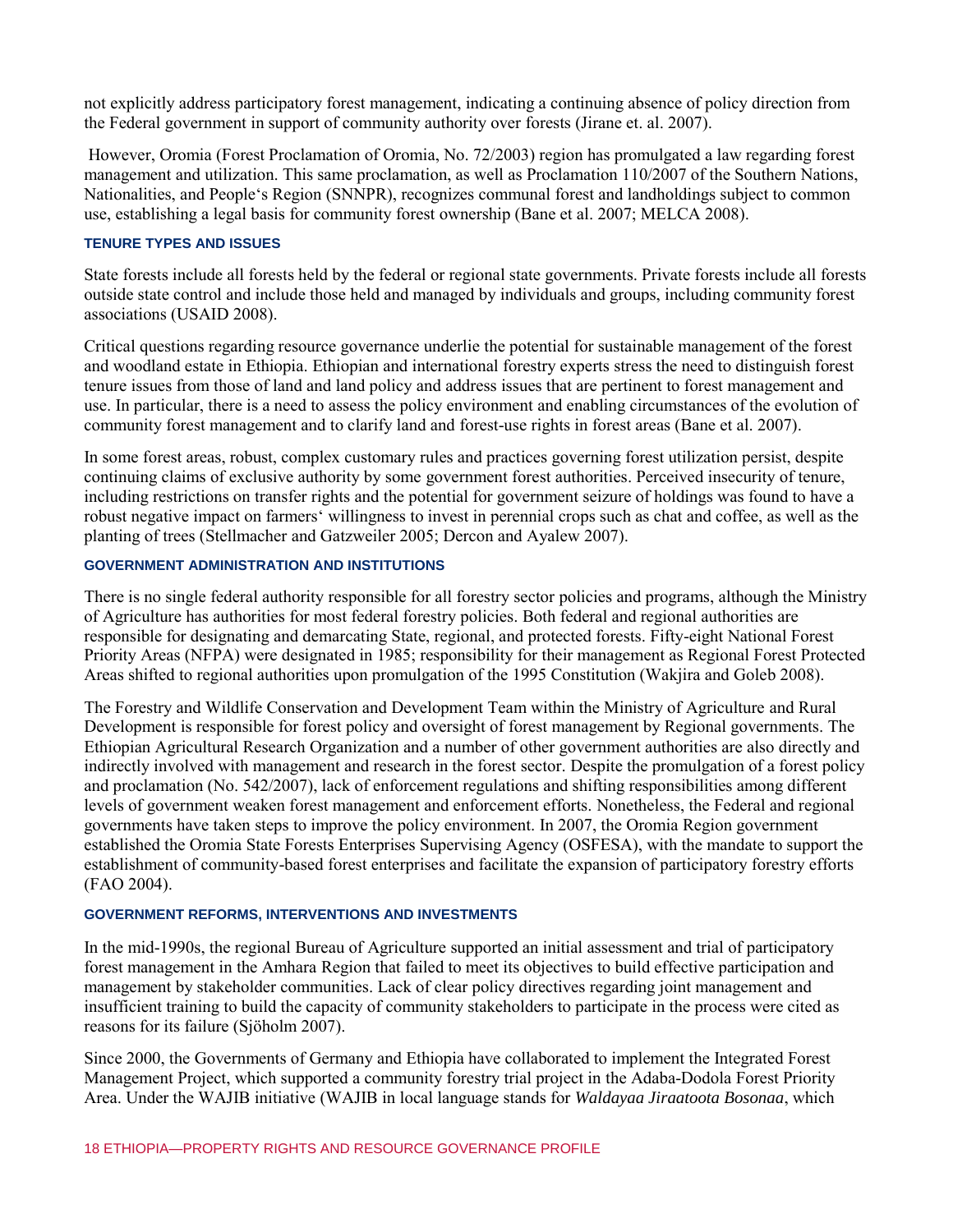means Forest Dwellers' Association), forest dweller associations, consisting of a maximum of 30 members, were formed with exclusive user-rights to blocks of forest averaging 360 ha. As of 2007, 77 registered user-groups had legally recognized management and use-rights to 77 forest management blocks totaling 35,000 hectares (Neumann 2007).

As a result of the success of the WAJIB initiative, the practice of participatory forest management, including defined rights of management and use to demarcated forest areas, has been extended to other areas throughout the country. A similar initiative by FARM-Africa and SOS Sahel is supporting participatory forest management activities in Oromia and SNNP Region. To date, an estimated 90,000 hectares are being managed as community forests, with authority granted to a combination of forest cooperatives and associations. There is a need for legislation that regulates and assures the continuous use of the forest resources by communities (Jirane et al. 2007).

#### **DONOR INTERVENTIONS AND INVESTMENTS**

SIDA is providing substantial support to the forestry sector through FAO and directly to the Wondo Genet Forestry College and has supported both forestry research and training. UN FAO is also providing forestry sector support through its National Forest Program (NFP) facility.

The European Commission is providing extensive support for projects developing forest livelihoods, payment for environmental services, and sustainable forest management in SNNP and Oromia regions. The EC recently announced a six million Euro grant to expand the scope of participatory forest management in the Ethiopia.

FARM-Africa and SOS-Sahel are continuing their support to expand the WAJIB participatory forest initiative to other areas of the country.

The World Bank is supporting the Forest Carbon Partnership Facility, of which Ethiopia is a member. The initiative will focus on building Ethiopia's capacity to participate in carbon markets through Reduced Emission due to Deforestation and Degradation (REDD) efforts.

The World Bank is also supporting the expansion of the Former Women Fuel Carriers Association (FWFCA) to 30,000 members, focused on securing the access rights of female wood gatherers to eucalyptus plantations where wood-cutting is allowed, developing alternative livelihood options, and providing training in forest management and sustainable harvesting techniques (Baldauf 2007).

USAID conducted the Ethiopia Biodiversity and Tropical Forests Assessment in 2008, mandated by U.S. law as part of its country planning process (USAID 2008).

#### **4. MINERALS**

#### **RESOURCE QUANTITY, QUALITY, USE AND DISTRIBUTION**

Ethiopia produces various types of minerals such as gold, silver, gemstones, soda ash, tantalum, kaolin, construction materials, particularly colorful dimension stones, and mineral water. These industries contribute approximately 2.5% to GDP. Illegal and unmonitored mining operations have contributed to deforestation, water pollution, and extensive erosion; Ethiopia lost an estimated \$25 million USD in 2001 due to illegal mining and smuggling (GOE 2007b; Yager 2005; *Mining Weekly* 2001).

# **LEGAL FRAMEWORKyh**

As with forests and land, the government retains ownership of all minerals, but grants prospecting and extraction rights to licensees. Mining (Amendment) Proclamation No.118/1998 to the existing Proclamation No. 52/1993 vested in regional governments the authority for oversight and licensing of —artisanal mining, prospecting, exploration and small-scale mining as well construction minerals mining licenses undertaken exclusively by domestic investors"  $(2.2)$ .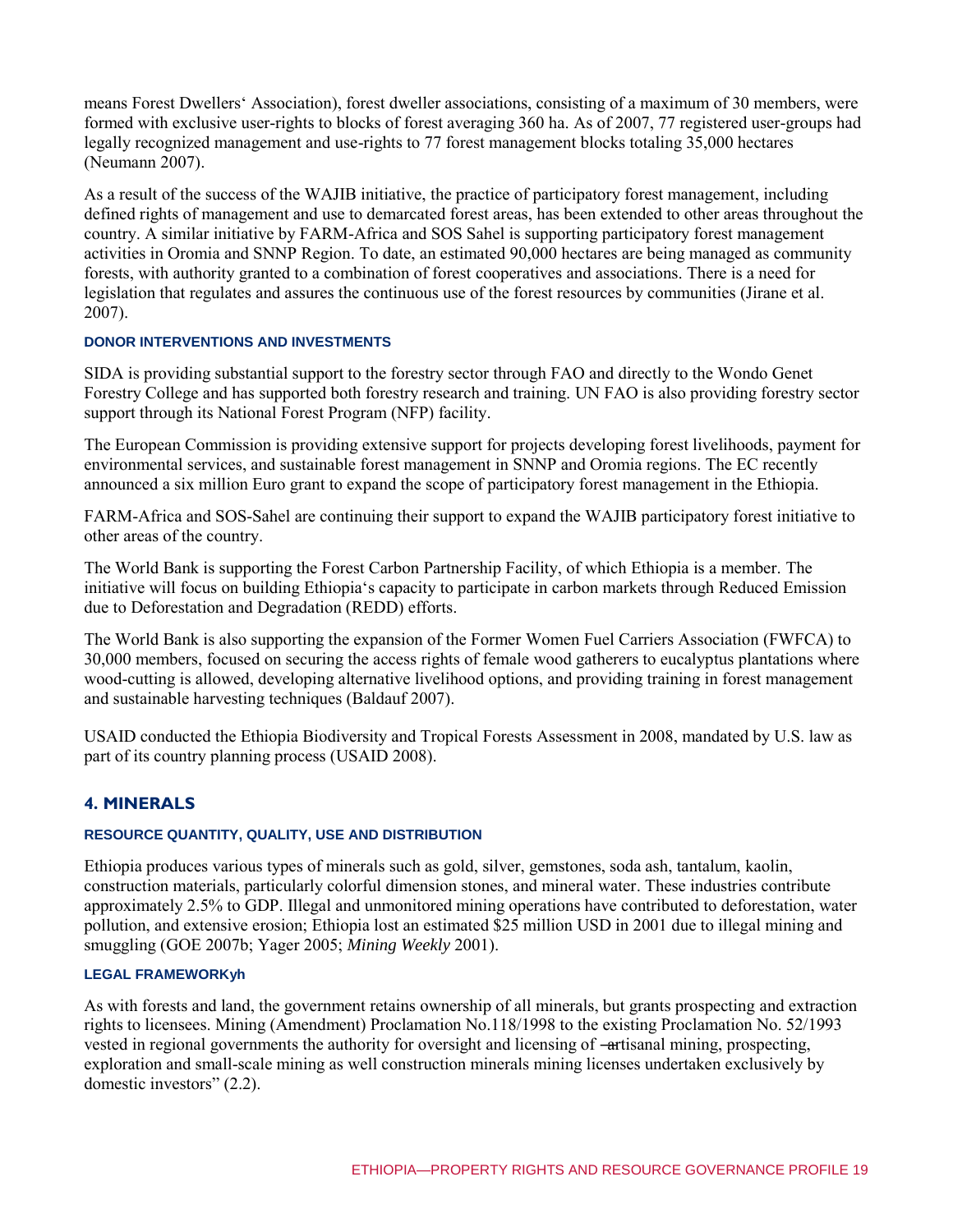Laws and regulations now pertain to both State-owned mining companies as well as domestic and international investors. Under the 1993 proclamation, licensees have the right to sell extracted minerals either domestically or internationally.

#### **TENURE TYPES AND ISSUES**

Traditional mining as a customary practice was not legally recognized until 2003 and artisanal associations have produced only a small portion of minerals for the domestic and international markets. In mineral-rich Oromia region, approximately 5000 artisanal mining and 400 small-scale mining permits have been issued. Artisanal mining is a significant source of employment for the unskilled, women, disabled, and other vulnerable groups (Gebremarian 2008; Centre for Development Studies 2004).

State-owned, domestic, and international exploration and mining companies must secure a license for mineral prospecting, exploration, and extraction in Ethiopia. The Ministry of Mines and Energy issues prospecting nontransferable, non-renewable licenses granting exclusive prospecting rights to designated areas (up to 50 square kilometers) for one year. Small-scale mining licenses entitle the holder to extract for 10 years (up to 5 years renewable), for industrial and construction minerals over area up to 20,000 square kilometers. Licenses for largescale mining grant exclusive rights to an area  $\leq 10$  square kilometers for metals and  $\leq 200,000$  square kilometers for industrial minerals; both licenses are good for 20 years with an option of 10 years renewal (GOE 2007b).

Artisanal licenses are granted to Ethiopian nationals, either individuals or groups, seeking to engage in nonmechanized mining. Artisanal mining licenses are valid for one year and can be renewed annually without limit. The license to the claim can be transferred, assigned, encumbered, or inherited

The Regional authority can rescind artisanal licenses with 90 days notice if the extraction of the full estimated potential production requires more advanced exploration and mining methods The licensing authority may be required to compensate the holder of a rescinded license. (GOE Mining Proclamation 1993, Ch. 3, Secs. 1.14.2; 1.15.2; 1.15.4).

An ongoing conflict in the Ogaden region of eastern Ethiopia between the Ogaden National Liberation Front (ONLF) and the Government of Ethiopia is reflected in ongoing threats and claims over potential oil reserves in the region. The ONLF has opposed any mineral, oil, or gas exploration in the region until such time as it has achieved self-determination for the region and can benefit from its natural resources. The Government of Ethiopia has signed agreements with foreign oil companies to explore oil and mineral resources in the region but has been unable to guarantee their security. The ONLF has issued repeated threats and warnings and attacked workers at an exploration field in 2007, killing 74 people (*Reuters* 2009).

# **GOVERNMENT ADMINISTRATION AND INSTITUTIONS**

Licensing authority for mining other than artisanal mining rests with the federal Ministry of Mines and Energy, a ministry that includes the Mineral Operations Department, Regional Mining Bureaus, and the Ethiopian Geological Survey. Authority and responsibility for artisanal and small-scale mining, the administration and licensing of construction materials, and exploration and prospecting has been delegated to Regional Mining Bureaus. Due to limited personnel, monitoring and inspection of operations is nearly non-existent (Gebremarian 2008).

#### **GOVERNMENT REFORMS, INTERVENTIONS AND INVESTMENTS**

Although the Regional Mining Bureaus have the mandate to administer artisanal and small-scale mining, the federal government continues to extend its support for artisanal mining. In 2006–2007, The Ministry of Mines and Energy provided technical and material support to build the capacity of artisanal mining; as a result, 26 new artisanal mining associations were formed. An additional nine associations were provided assistance to export their gold production through the National Bank of Ethiopia (GOE 2007a, 92).

#### **DONOR INTERVENTIONS AND INVESTMENTS**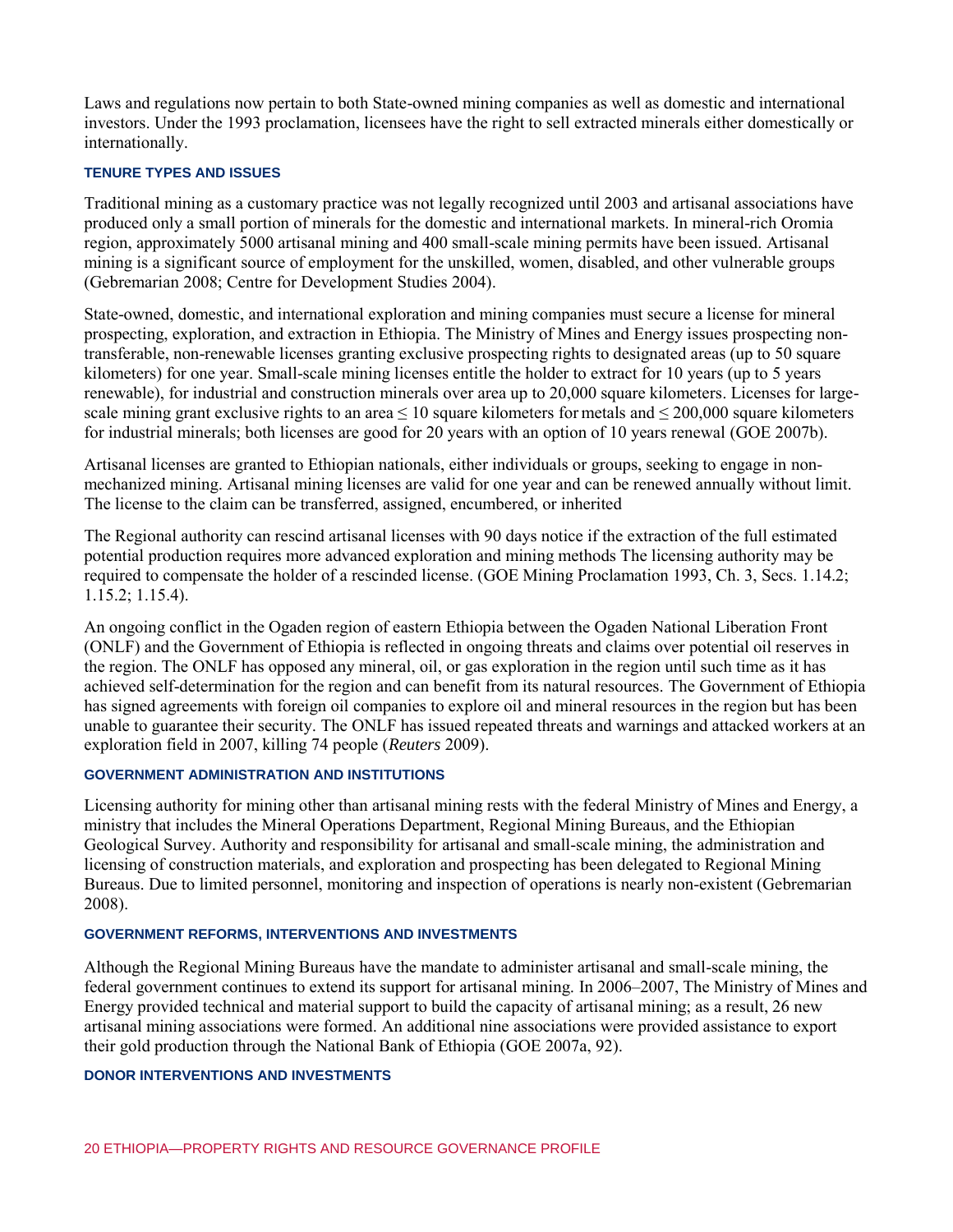The Governments of Germany and Ethiopia signed a Memorandum of Understanding in 2009 under which German Technical Cooperation (GTZ) will assist the Federal government to revise its existing energy policy (Mulugeta 2009).

The World Bank sponsored the development of an artisanal diamond policy and the establishment of a mining cadastral system with the Ministry of Mines and Energy (GOE 2010a).

# **5. DATA SOURCES (SHORT LIST)**

- Abdulahi, M. 2007. The legal status of the communal land holding system in Ethiopia: The case of pastoral communities. International Journal on Minority and Group Rights 14: 85–125.
- Ali, D. A., S. Dercon, and M. Gautam. 2007. Property rights in a very poor country: Tenure insecurity and investment in Ethiopia. Policy Research Working Paper 4363. The World Bank Africa Region Sustainable Development Department and Development Research Group Sustainable Rural and Urban Development Team. [http://econ.world](http://econ.worldbank.org/external/default/main?searchTxt=wps4363&detailMenuPK=64264748&docTY=620265&menuPK=64264748&pagePK=64166018&piPK=64165415&siteName=EXTDEC&theSitePK=469372) [bank.org/external/default/main?searchTxt=wps4363&detailMenuPK=64264748&docTY=620265&menuPK=64264](http://econ.worldbank.org/external/default/main?searchTxt=wps4363&detailMenuPK=64264748&docTY=620265&menuPK=64264748&pagePK=64166018&piPK=64165415&siteName=EXTDEC&theSitePK=469372) [748&pagePK=64166018&piPK=64165415&siteName=EXTDEC&theSitePK=469372](http://econ.worldbank.org/external/default/main?searchTxt=wps4363&detailMenuPK=64264748&docTY=620265&menuPK=64264748&pagePK=64166018&piPK=64165415&siteName=EXTDEC&theSitePK=469372) (accessed 15 April 2011).
- Bane, J., S. Nune, A., Mekonnen, and R. Bluffstone (eds.) 2007. *Proceedings of a workshop: Policies to Increase Forest Cover in Ethiopia*. Organized by Environmental Economics Policy Forum for Ethiopia (EEPFE) Ethiopian Development Research Institute (EDRI)", 17–19 September, 2007. [http://www.efdinitiative.org/research/](http://www.efdinitiative.org/research/publications/publications-repository/forest-cover-in-ethiopia-workshop-proceedings) [publications/publications-repository/forest-cover-in-ethiopia-workshop-proceedings](http://www.efdinitiative.org/research/publications/publications-repository/forest-cover-in-ethiopia-workshop-proceedings) (accessed 15 April 2011).
- Crewett, W., A. Bogale, B. Korf. 2008. Land tenure in Ethiopia: Continuity and change, shifting rulers, and the quest for State control. CAPRi Working Paper No. 91. September 2008. <http://www.capri.cgiar.org/pdf/capriwp91.pdf> (accessed 15 April 2011).
- Deininger, K., D.A. Ali, T. Alemu. 2008. Impacts of land certification on tenure security, investment, and land markets: Evidence from Ethiopia. Policy Research Working Paper 4764. The World Bank Development Research Group, Sustainable Rural and Urban Development Team. [http://papers.ssrn.com/sol3/papers.cfm?abstract\\_id=1293177](http://papers.ssrn.com/sol3/papers.cfm?abstract_id=1293177) (accessed 15 April 2011).
- Gebremariam, A. 2008. Survey of African Mining Sector Institutions: The Case of Ethiopia. Presentation for the 2<sup>nd</sup> Meeting of the International Study Group to Review Africa's Mining Regimes, Addis Ababa, May 19–21 2008. United Nations Economic Commission for Africa (UNECA).
- Gebreselassie, S. 2006. Land, land policy and smallholder agriculture in Ethiopia: Options and scenarios. Paper prepared for the Future Agricultures Consortium meeting. Institute of Development Studies. March 20–22, 2006[. http://www.](http://www.future-agricultures.org/pdf%20files/SG_paper_2.pdf) [future-agricultures.org/pdf files/SG\\_paper\\_2.pdf](http://www.future-agricultures.org/pdf%20files/SG_paper_2.pdf) (accessed 15 April 2011).
- Rahmato, D., and T. Assefa. (Eds.). 2006. Land and the challenge of sustainable development in Ethiopia: Conference Proceedings. Forum for Social Studies. Addis Ababa, Ethiopia. [http://books.google.com/books?id=tjp3\\_iLSrsMC&](http://books.google.com/books?id=tjp3_iLSrsMC&printsec=frontcover&dq=Land+and+the+challenge+of+sustainable+development+in+Ethiopia:+Conference+Proceedings.++Forum+for+Social+Studies.++Addis+Ababa,+Ethiopia.)#v=onepage&q=Land%20and%20the%20challenge%20of%20) [printsec=frontcover&dq=Land+and+the+challenge+of+sustainable+development+in+Ethiopia:+Conference+](http://books.google.com/books?id=tjp3_iLSrsMC&printsec=frontcover&dq=Land+and+the+challenge+of+sustainable+development+in+Ethiopia:+Conference+Proceedings.++Forum+for+Social+Studies.++Addis+Ababa,+Ethiopia.)#v=onepage&q=Land%20and%20the%20challenge%20of%20) [Proceedings.++Forum+for+Social+Studies.++Addis+Ababa,+Ethiopia](http://books.google.com/books?id=tjp3_iLSrsMC&printsec=frontcover&dq=Land+and+the+challenge+of+sustainable+development+in+Ethiopia:+Conference+Proceedings.++Forum+for+Social+Studies.++Addis+Ababa,+Ethiopia.)#v=onepage&q=Land%20and%20the%20challenge%20of%20) (accessed 15 April 2011).
- Rahmato., D. 1999. Water resource development in Ethiopia: Issues of sustainability and participation. Forum for Social Studies. Addis Ababa, Ethiopia. [http://chora.virtualave.net/rahmato-water.htm \(](http://chora.virtualave.net/rahmato-water.htm)accessed 15 April 2011).
- Stein, H., and T. Tefera. 2008. From being property of men to becoming equal owners? Early impacts of land registration and certification on women in Southern Ethiopia. Final research report prepared for UNHABITAT, Shelter Branch, Land Tenure and Property Administration Section. December 1, 2007, Revised January 2, 2008[. http://www.gltn](http://www.gltn.net/index.php?option=com_docman&gid=193&task=doc_details&Itemid=92) [.net/index.php?option=com\\_docman&gid=193&task=doc\\_details&Itemid=92](http://www.gltn.net/index.php?option=com_docman&gid=193&task=doc_details&Itemid=92) (accessed 15 April 2011).
- Teklu, T. 2005. Land scarcity, tenure change, and public policy in the African case of Ethiopia: Evidence on efficacy and unmet demands for land rights. Proceedings of the Third International Conference on Development Studies in Ethiopia, June 18-19, 2005. Addis Ababa, Ethiopia.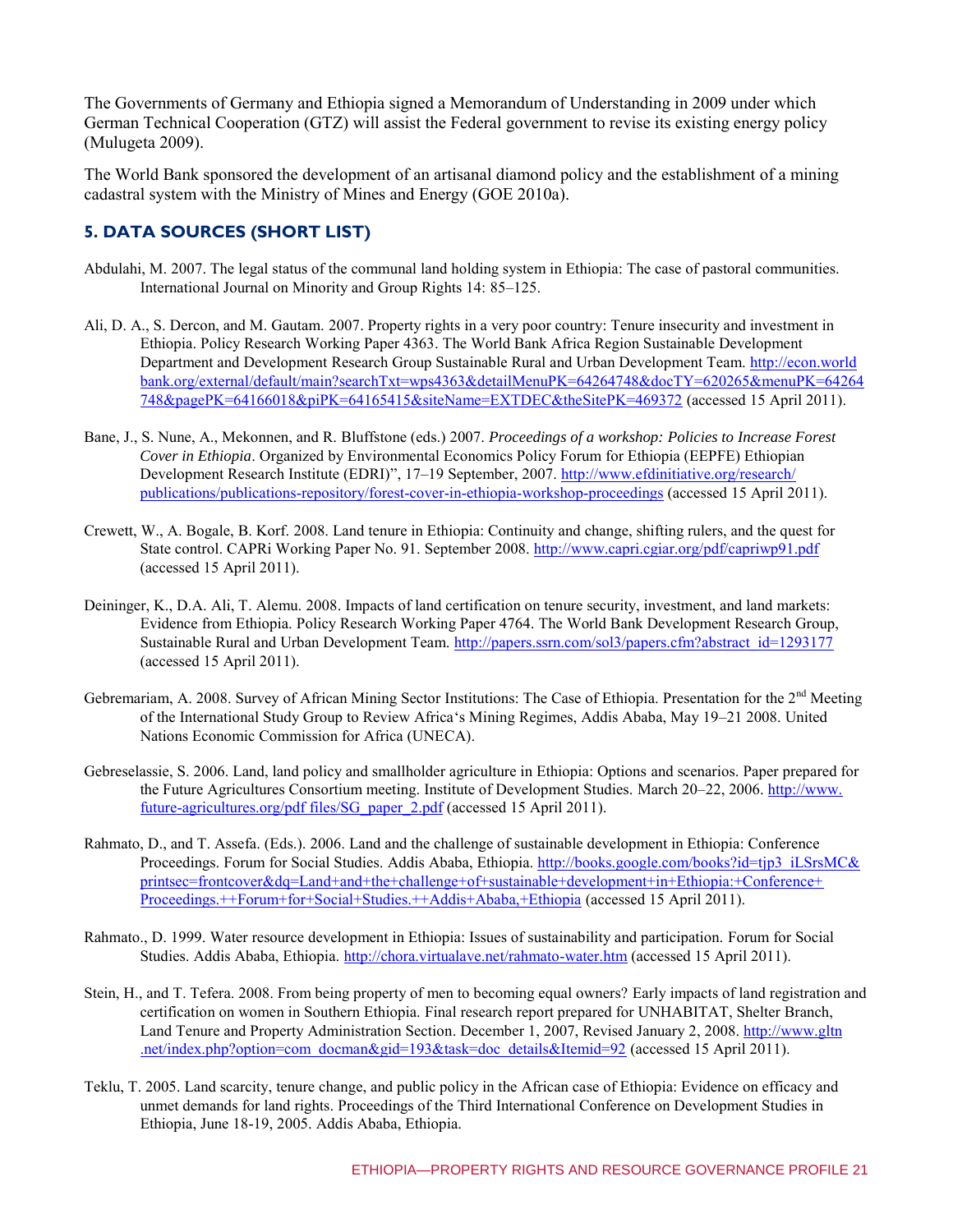The World Bank. 1999. Gender and Law: Eastern Africa Speaks. The World Bank Group Africa Region. Finding No. 126, January 1999[. http://siteresources.worldbank.org/INTFINDINGS/685507-1161268713892/21098634/find126.htm](http://siteresources.worldbank.org/INTFINDINGS/685507-1161268713892/21098634/find126.htm) 

#### **6. DATA SOURCES (COMPLETE LIST)**

- Abdulahi, M. 2007. The legal status of the communal land holding system in Ethiopia: The case of pastoral communities. International Journal on Minority and Group Rights 14: 85–125.
- Abegaz, B. 2004. Escaping Ethiopia's Poverty Trap: The Case for a Second Agrarian Reform. *Journal of Modern African Studies*, 42 (3): 313–42. <http://journals.cambridge.org/action/displayAbstract?fromPage=online&aid=239999> (accessed 15 April 2011; subscription required).
- Adams, M., J. Berkoff, and E. Daley. 2006. Land-Water interactions: Opportunities and threats to water entitlements of the poor in Africa for productive use. Human Development Report Office Occasional Paper. Mokoro Consulting and UNOPS.<http://hdr.undp.org/en/reports/global/hdr2006/papers/adams%20martin%20et%20al.pdf>(accessed March 2009).
- Addis Anteneh and Associates. 2008. Assessment of Rural Land Valuation and Compensation Practices in Ethiopia. Prepared for USAID/Ethiopia: Strengthening Land Tenure and Administration Program, Addis Ababa, Ethiopia.
- Ali, D. A., S. Dercon, and M. Gautam. 2007. Property rights in a very poor country: Tenure insecurity and investment in Ethiopia. Policy Research Working Paper 4363. The World Bank Africa Region Sustainable Development Department and Development Research Group Sustainable Rural and Urban Development Team. [http://econ.](http://econ.worldbank.org/external/default/main?searchTxt=wps4363&detailMenuPK=64264748&docTY=620265&menuPK=64264748&pagePK=64166018&piPK=64165415&siteName=EXTDEC&theSitePK=469372) [worldbank.org/external/default/main?searchTxt=wps4363&detailMenuPK=64264748&docTY=620265&menuPK=](http://econ.worldbank.org/external/default/main?searchTxt=wps4363&detailMenuPK=64264748&docTY=620265&menuPK=64264748&pagePK=64166018&piPK=64165415&siteName=EXTDEC&theSitePK=469372) [64264748&pagePK=64166018&piPK=64165415&siteName=EXTDEC&theSitePK=469372](http://econ.worldbank.org/external/default/main?searchTxt=wps4363&detailMenuPK=64264748&docTY=620265&menuPK=64264748&pagePK=64166018&piPK=64165415&siteName=EXTDEC&theSitePK=469372) (accessed 15 April 2011).
- Baldauf, S. 2007. <del>S</del>aving Ethiopia's forest, and its cutters". *Christian Science Monitor, 24 January 2007*. <http://www.csmonitor.com/2007/0124/p06s01-woaf.html>(accessed 25 April 2011).
- Bane, J., S. Nune, A., Mekonnen, and R. Bluffstone (eds.) 2007. *Proceedings of a workshop: Policies to Increase Forest Cover in Ethiopia*. Organized by Environmental Economics Policy Forum for Ethiopia (EEPFE) Ethiopian Development Research Institute (EDRI)", 17–19 September, 2007. [http://www.efdinitiative.org/research/](http://www.efdinitiative.org/research/publications/publications-repository/forest-cover-in-ethiopia-workshop-proceedings) [publications/publications-repository/forest-cover-in-ethiopia-workshop-proceedings](http://www.efdinitiative.org/research/publications/publications-repository/forest-cover-in-ethiopia-workshop-proceedings) (accessed 15 April 2011).
- Bekure, S. Personal communication, November 2010.
- Benin, S., M. Ahmed, J. Pender, and S. Ehui. 2005. Development of land rental markets and agricultural productivity growth: the case of northern Ethiopia". *Journal of African Economies*, 14(1): 21–54.
- Beyene, F. and B. Korf. 2008. Unmaking the Commons: Collective action. Property Rights, and Resource Appropriation among (Agro-) Pastoralists in Eastern Ethiopia. CAPRI Working Paper No. 88. International Food Policy Research Institute, Washington, DC, USA.
- CBD. *See* Convention on Biological Diversity.
- CIA. *See* Central Intelligence Agency.
- CIFOR. *See* Center for International Forestry Research.
- Centre for Development Studies. 2004. Livelihoods and policy in the artisanal and small-scale mining sector: An overview. Centre for Development Studies. University of Wales, Swansea, UK. [http://www.research4development.info/pdf](http://www.dfid.gov.uk/R4D/pdf/outputs/C391.pdf) [/outputs/C391.pdf](http://www.dfid.gov.uk/R4D/pdf/outputs/C391.pdf) (accessed 15 April 2011).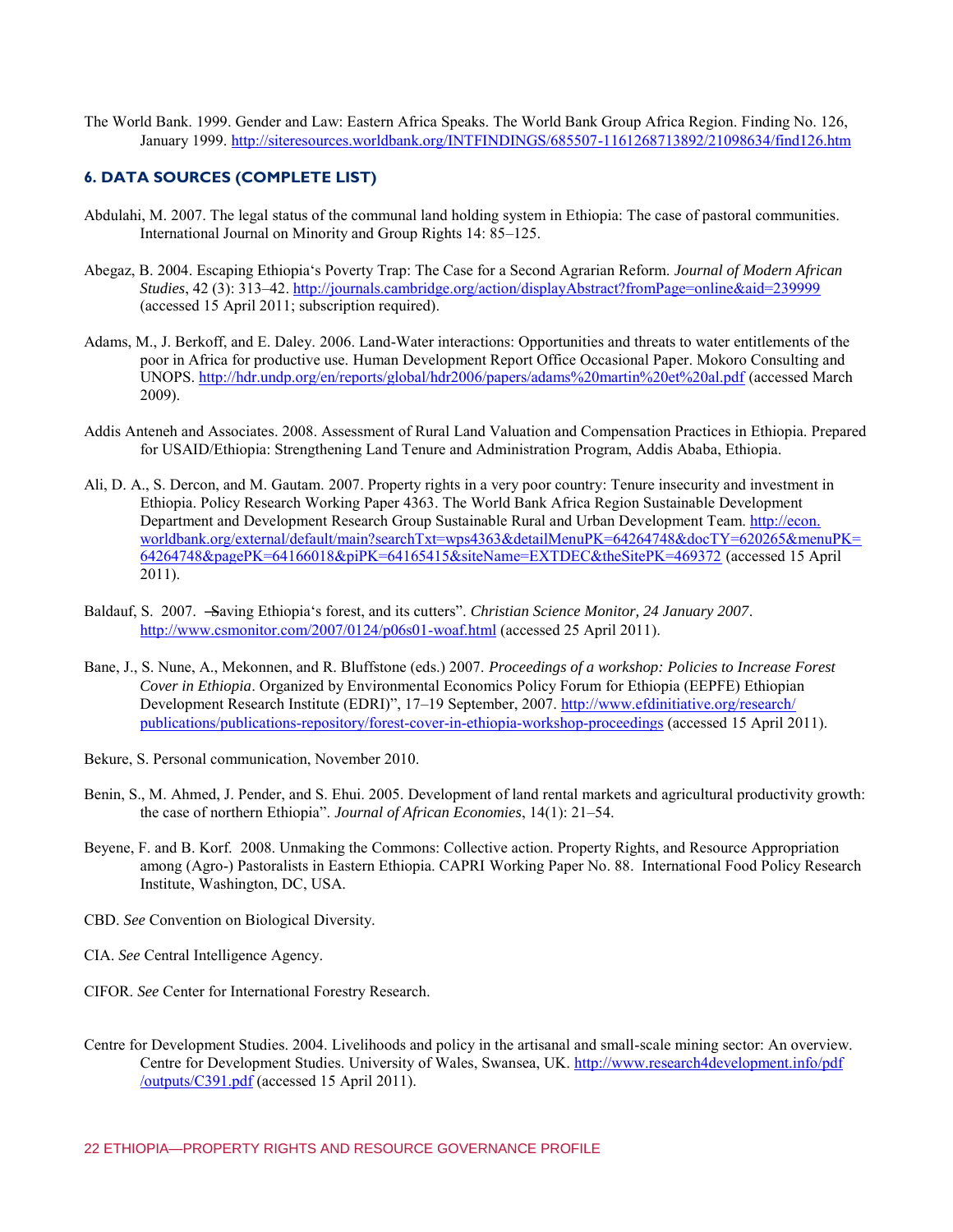- Center for International Forestry Research. 2006. A promising new forest proclamation in Ethiopia. In *Building on Success: CIFOR Annual Report 2006*. [http://www.cifor.cgiar.org/publications/pdf\\_files/AReports/AR2006.pdf](http://www.cifor.cgiar.org/publications/pdf_files/AReports/AR2006.pdf) (accessed 15 April 2011).
- Convention on Biological Diversity. 2006. 3rd National Report to the Convention on Biological Diversity. [https://www.](https://www.cbd.int/doc/world/et/et-nr-03-en.pdf) [cbd.int/doc/world/et/et-nr-03-en.pdf \(](https://www.cbd.int/doc/world/et/et-nr-03-en.pdf)accessed 15 April 2011)
	- ———. Convention on Biological Diversity. 2009. Ethiopia: Overview.<http://www.cbd.int/countries/?country=et>(accessed 15 April 2011).
- Cotula, L. 2007. Gender and Law: Women's Rights in Agriculture. FAO Legislative Study 76 Rev. 1. [ftp://ftp.fao.org](ftp://ftp.fao.org/docrep/fao/005/y4311e/y4311e00.pdf) [/docrep/fao/005/y4311e/y4311e00.pdf](ftp://ftp.fao.org/docrep/fao/005/y4311e/y4311e00.pdf) (accessed 15 April 2011).
- Crewett, W., A. Bogale, B. Korf. 2008. Land tenure in Ethiopia: Continuity and change, shifting rulers, and the quest for State control. CAPRi Working Paper No. 91. September 2008.<http://www.capri.cgiar.org/pdf/capriwp91.pdf> (accessed 15 April 2011).
- Crummey, D. 2000. *Land and Society in the Christian Kingdom of Ethiopia: From the Thirteenth to the Twentieth Century.*  Champaign: University of Illinois Press.
- DAI. 2009. Transforming development concepts and strategies into sustainable solutions in Ethiopia Urban Gardens for HIV-Affected Women and Children. [http://www.dai.com/work/project\\_detail.php?pid=221](http://www.dai.com/work/project_detail.php?pid=221) (accessed 15 April 2011).
- Deininger, K., and D. Byerlee. 2011. Rising Global Interest in Farmlands. Washington DC: The World Bank Group.
- Deininger, K., J. Songqing, B. Adenew, S. Gebre-Selaisse, and M. Demeke. 2003. Market and nonmarket transfers of land in Ethiopia: Implications for efficiency, equity, and nonfarm development. Policy Research Working Paper 2992. The World Bank Development Research Group[. http://papers.ssrn.com/sol3/papers.cfm?abstract\\_id=636354](http://papers.ssrn.com/sol3/papers.cfm?abstract_id=636354) (accessed 15 April 2011).
- Deininger, K., D.A. Ali, and T. Alemu. 2008a. Impacts of land certification on tenure security, investment, and land markets: Evidence from Ethiopia. Policy Research Working Paper 4764. The World Bank Development Research Group, Sustainable Rural and Urban Development Team. [http://papers.ssrn.com/sol3/papers.cfm?abstract\\_id=1293177](http://papers.ssrn.com/sol3/papers.cfm?abstract_id=1293177) (accessed 15 April 2011).
- Deininger, K., D.A. Ali, S. Holden, and J. Zevenbergen. 2008b. Rural Land Certification in Ethiopia: Process, Initial Impact, and Implications for Other African Countries. World Development, Elsevier, 36(10), 1786–1812, October.
- Deininger, K. D. Byerlee, J. Lindsay, A. Norton, H. Selod, and M. Stickler. 2011. Rising Global Interest in Farmland: Can it Yield Sustainable and Equitable Benefits? The World Bank, Agriculture and Rural Development Team. [http://](http://siteresources.worldbank.org/INTARD/Resources/ESW_Sept7_final_final.pdf) [siteresources.worldbank.org/INTARD/Resources/ESW\\_Sept7\\_final\\_final.pdf \(](http://siteresources.worldbank.org/INTARD/Resources/ESW_Sept7_final_final.pdf)accessed 15 April 2011).
- Dercon, S., and D. Ayalew. 2007. Land rights, power and trees in rural Ethiopia. The Centre for the Study of African Economies Working Paper Series: Working Paper 266. [http://gdrdeveloppementtransition.org/papiers/j1/](http://gdrdeveloppementtransition.org/papiers/j1/DERCON.pdf) [DERCON.pdf](http://gdrdeveloppementtransition.org/papiers/j1/DERCON.pdf) (accessed 15 April 2011).
- Devereaux, S., A. Teshome, and R. Sabates-Wheeler. 2005. Too much inequality or too little? Inequality and stagnation in Ethiopian agriculture. IDS Bulletin 36: 2. June 2005. Institute of Development Studies. [http://www.future](http://www.future-agricultures.org/pdf%20files/9559%20IDS%20P121-126.pdf)[agricultures.org/pdf%20files/9559%20IDS%20P121-126.pdf](http://www.future-agricultures.org/pdf%20files/9559%20IDS%20P121-126.pdf) (accessed 15 April 2011).
- EIU. *See* Economist Intelligence Unit.

Economist Intelligence Unit. 2008. Ethiopia Country Profile. London, United Kingdom. http://.eiu.com

Edossa, D.C., M.S. Babel, A.D. Gupta, and S.B. Awulachew. 2005. Indigenous systems of conflict resolution in Oromia, Ethiopia. Presented at the international workshop African Water Laws: Plural Legislative Frameworks for Rural Water Management in Africa, 26–28 January 2005, Johannesburg, South Africa. [http://www.nri.org/projects/](http://www.nri.org/projects/waterlaw/AWLworkshop/DESALEGN-CE.pdf)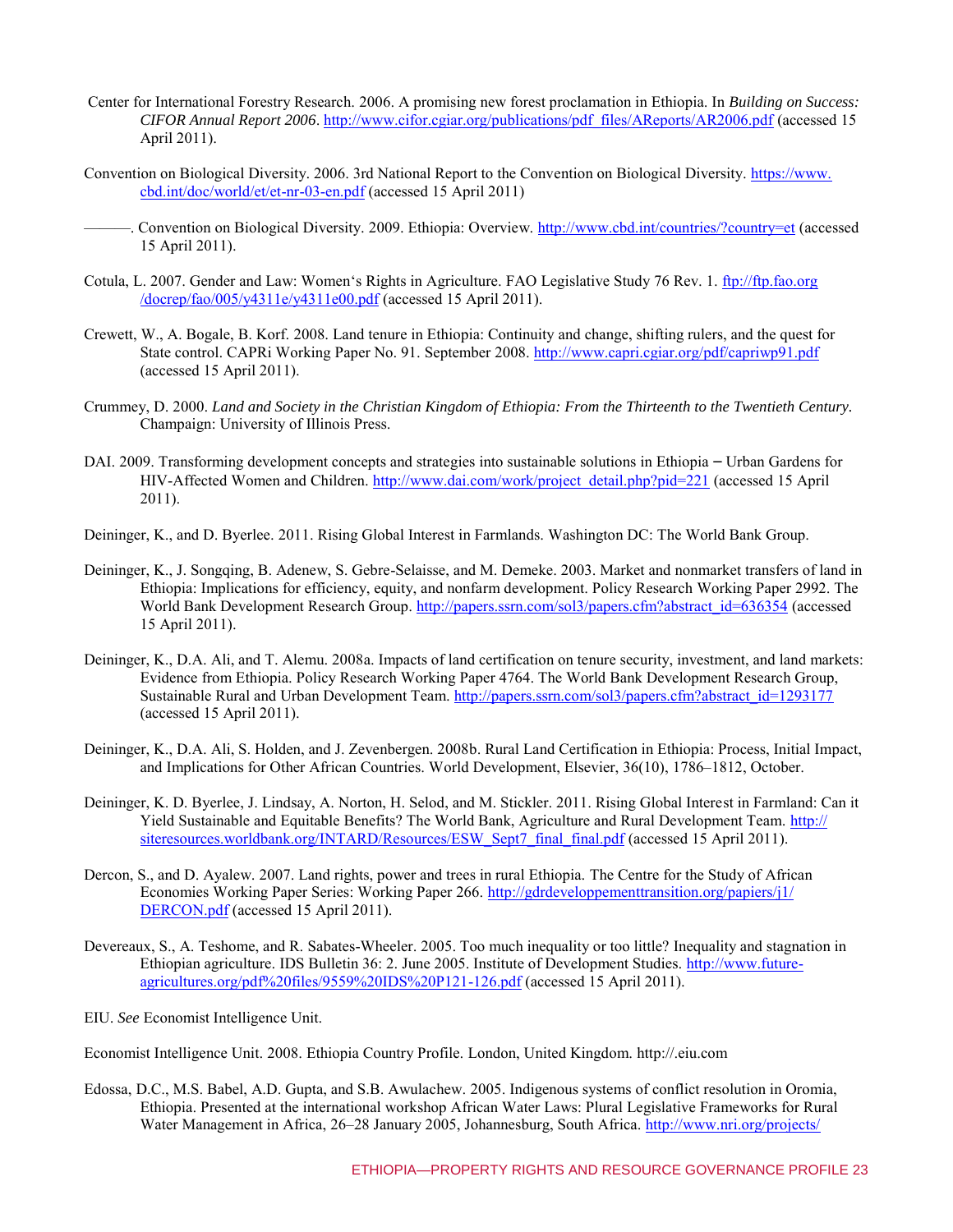waterlaw/AWLworkshop/DESALEGN-CE.pdf (accessed 15 April 2011).

- FAO. *See* United Nations Food and Agriculture Organization.
- GOE. *See* Government of Ethiopia.
- GWP. *See* Global Water Partnership.
- Gebremariam, A. 2008. Survey of African Mining Sector Institutions: The Case of Ethiopia. Presentation for the 2<sup>nd</sup> Meeting of the International Study Group to Review Africa's Mining Regimes, Addis Ababa, May 19–21 2008. United Nations Economic Commission for Africa (UNECA).
- Gebreselassie, S. 2006. Land, land policy and smallholder agriculture in Ethiopia: Options and scenarios. Paper prepared for he Future Agricultures Consortium meeting. Institute of Development Studies. March 20–22, 2006. [http://www.future-agricultures.org/index.php?option=com\\_content&view=article&id=213%3Aland-land-policy](http://www.future-agricultures.org/index.php?option=com_content&view=article&id=213%3Aland-land-policy-and-smallholder-agriculture-in-ethiopiaoptions-and-scenarios&catid=234%3Adiscussion-papers&Itemid=543)[and-smallholder-agriculture-in-ethiopiaoptions-and-scenarios&catid=234%3Adiscussion-papers&Itemid=543](http://www.future-agricultures.org/index.php?option=com_content&view=article&id=213%3Aland-land-policy-and-smallholder-agriculture-in-ethiopiaoptions-and-scenarios&catid=234%3Adiscussion-papers&Itemid=543) (accessed 15 April 2011).
- Global Water Partnership. 2008. Ethiopia: IWRM process in Berki River Basin from conflicts to joint planning (#365). Online posting as part of the Global Water Partnership Toolbox: Integrated Water Resources Management at [http://www.gwptoolbox.org/index.php?option=com\\_case&id=251&Itemid=37](http://www.gwptoolbox.org/index.php?option=com_case&id=251&Itemid=37) (accessed 15 April 2011).
- Government of Ethiopia. 1993. Proclamation 52/1993. Mining Proclamation. [http://wenku.baidu.com/view/b23caa4e](http://wenku.baidu.com/view/b23caa4e767f5acfa1c7cd2e.html) [767f5acfa1c7cd2e.html](http://wenku.baidu.com/view/b23caa4e767f5acfa1c7cd2e.html) (accessed 16 April 2011).
- ———. 1995. Constitution.<http://www.selamta.net/Downloads/Ethiopian%20Constitution.htm>(accessed 16 April 2011).
- ———.1998. Proclamation 118/1998. A Proclamation to Amend the Mining Proclamation. [http://www.ethiopar.net/type/](http://www.ethiopar.net/type/English/hopre/bills/bills/1997_98/procl118e.htm) [English/hopre/bills/bills/1997\\_98/procl118e.htm](http://www.ethiopar.net/type/English/hopre/bills/bills/1997_98/procl118e.htm) (accessed 16 April 2011).
- ———.1999. Ministry of Water Resources. ‗Water Management Policy.' [http://www.ecolex.org/ecolex/ledge/view/Record](http://www.ecolex.org/ecolex/ledge/view/RecordDetails;document_Ethiopian%20Water%20Resources%20Management%20Proclamation%20(No.%20197/2000)..html?DIDPFDSIjsessionid=F68F6585CDB1284115FC282640FF6CB1?id=LEX-FAOC044004&index=documents) [Details;document\\_Ethiopian%20Water%20Resources%20Management%20Proclamation%20\(No.%20197/2000\)..](http://www.ecolex.org/ecolex/ledge/view/RecordDetails;document_Ethiopian%20Water%20Resources%20Management%20Proclamation%20(No.%20197/2000)..html?DIDPFDSIjsessionid=F68F6585CDB1284115FC282640FF6CB1?id=LEX-FAOC044004&index=documents). [html?DIDPFDSIjsessionid=F68F6585CDB1284115FC282640FF6CB1?id=LEX-FAOC044004&index=documents](http://www.ecolex.org/ecolex/ledge/view/RecordDetails;document_Ethiopian%20Water%20Resources%20Management%20Proclamation%20(No.%20197/2000)..html?DIDPFDSIjsessionid=F68F6585CDB1284115FC282640FF6CB1?id=LEX-FAOC044004&index=documents) (accessed 16 April 2011).
- ———. 2000. Proclamation 197/2000. Water Resources Management Proclamation. [http://www.ecolex.org/](http://www.ecolex.org/ecolex/ledge/view/RecordDetails;document_Ethiopian%20Water%20Resources%20Management%20Proclamation%20(No.%20197/2000)..html?DIDPFDSIjsessionid=F68F6585CDB1284115FC282640FF6CB1?id=LEX-FAOC044004&index=documents) [ecolex/ledge/view/RecordDetails;document\\_Ethiopian%20Water%20Resources%20Management%20](http://www.ecolex.org/ecolex/ledge/view/RecordDetails;document_Ethiopian%20Water%20Resources%20Management%20Proclamation%20(No.%20197/2000)..html?DIDPFDSIjsessionid=F68F6585CDB1284115FC282640FF6CB1?id=LEX-FAOC044004&index=documents) [Proclamation%20\(No.%20197/2000\)..html?DIDPFDSIjsessionid=F68F6585CDB1284115FC282640FF6CB1?id=L](http://www.ecolex.org/ecolex/ledge/view/RecordDetails;document_Ethiopian%20Water%20Resources%20Management%20Proclamation%20(No.%20197/2000)..html?DIDPFDSIjsessionid=F68F6585CDB1284115FC282640FF6CB1?id=LEX-FAOC044004&index=documents) [EX-FAOC044004&index=documents \(](http://www.ecolex.org/ecolex/ledge/view/RecordDetails;document_Ethiopian%20Water%20Resources%20Management%20Proclamation%20(No.%20197/2000)..html?DIDPFDSIjsessionid=F68F6585CDB1284115FC282640FF6CB1?id=LEX-FAOC044004&index=documents)accessed 16 April 2011).
- ———. 2002. Proclamation 272/2002. Reenactment of Urban Lands Lease Holdings. [http://www.mwud.gov.et/](http://www.mwud.gov.et/legislation/default.aspx?did=9) [legislation/default.aspx?did=9](http://www.mwud.gov.et/legislation/default.aspx?did=9) (accessed 16 April 2011).
- ———. 2005a. Proclamation 4565/2005. Federal Government Proclamation on Rural Land Use and Administration. [http://](http://eltap.net/proclamations.asp) [eltap.net/proclamations.asp](http://eltap.net/proclamations.asp) (accessed 16 April 2011; scroll to law).
- ——.2005b. Water Resources Management Council of Ministers Proclamation. [http://ethioinvest.org/Legal\\_Framework](http://ethioinvest.org/Legal_Framework.php) [.php](http://ethioinvest.org/Legal_Framework.php) (accessed 16 April 2011; scroll to Environmental Laws').
- ———.2007a. Ministry of Finance and Economic Development. ‗Ethiopia: Building on Progress: A Plan for Accelerated and Sustained Development to End Poverty (PASDEP). Annual Progress Report 2006/07.' <http://www.mofed.gov.et/Uploaded/news/PasdepAnnualProgressReport2006-2007.pdf>(accessed 15 April 2011).
- -2007b. Ministry of Mines and Energy. Investing in the minerals industry in Ethiopia.' [http://www.mome.gov.et/](http://www.mome.gov.et/pdf/ethiopia_investing_April2007.pdf) [pdf/ethiopia\\_investing\\_April2007.pdf](http://www.mome.gov.et/pdf/ethiopia_investing_April2007.pdf)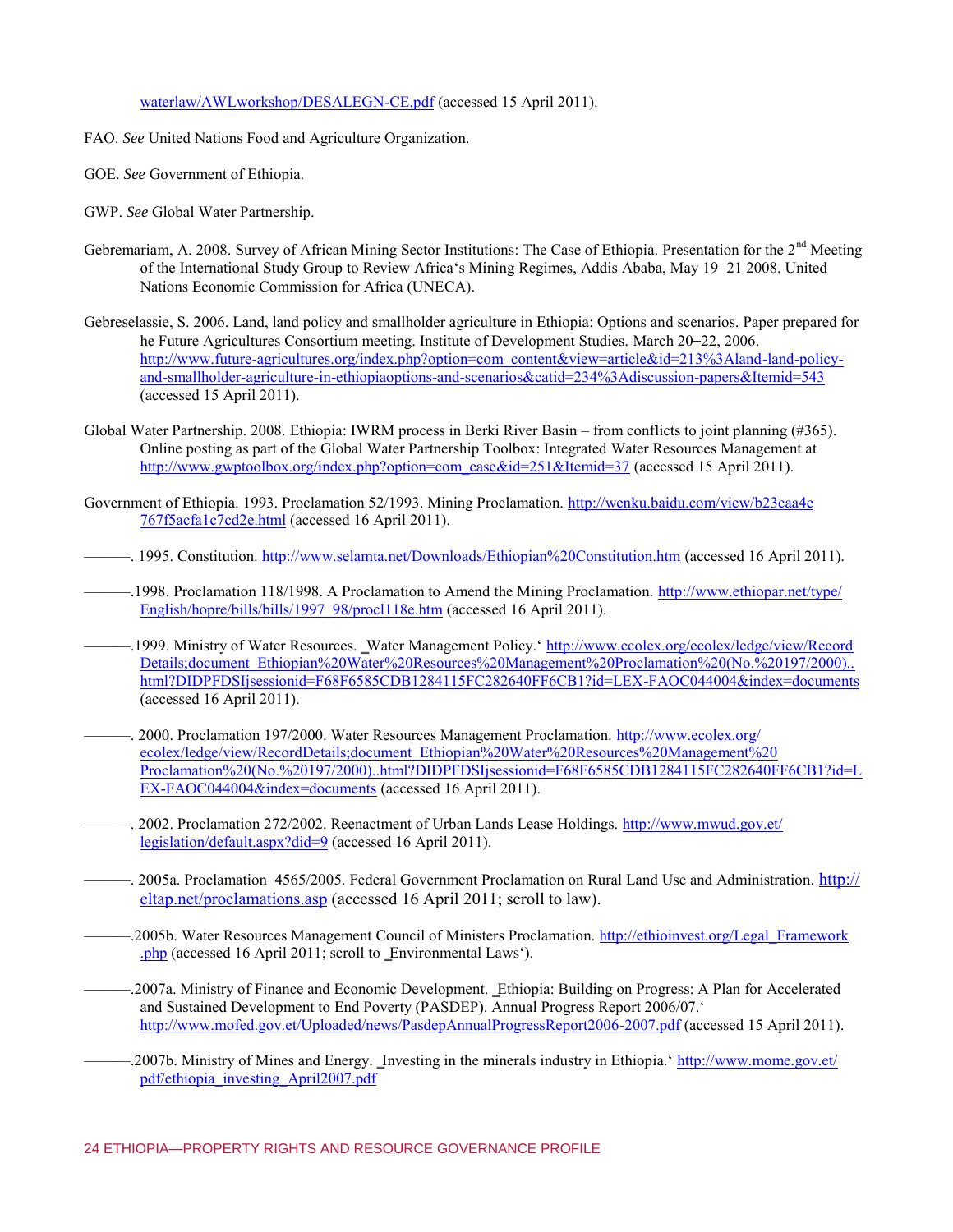- ———. 2007c. Tigray Regional State Land Administration and Land Use Proclamation No. 136/2000 [2007, Amendment]. GFDRE: Addis Ababa.
- ———. 2009. Ministry of Agiculture and Rural Development, Agricultural Investment Support Directorate. ‗The Ethiopian Agricultural Investment areas.' GFDRE: Addis Ababa.
- ———. 2010a. Ministry of Mines and Energy. ‗Keynote address delivered by H.E. Mr. Alemayehu Tegenu. Workshop to Celebrate the Successes of the Implementation of a New Mining Cadastre System in Ethiopia. Addis Ababa. [http:](http://www.spatialdimension.com/News/2010/EthiopiaCelebratesSuccessfulMiningCadastre/tabid/94/Default.aspx) [//www.spatialdimension.com/News/2010/EthiopiaCelebratesSuccessfulMiningCadastre/tabid/94/Default.aspx](http://www.spatialdimension.com/News/2010/EthiopiaCelebratesSuccessfulMiningCadastre/tabid/94/Default.aspx) (accessed 15 April 2011).
- ———. 2010b. Ministry of Water Resources. ‗Groundwater resources.'<http://www.mowr.gov.et/index.php?pagenum=2.2> (accessed 15 April 2011).
- Government of France. 2008. Framework partnership document between France Ethiopia (2006–2010). French Ministry of Foreign and European Affairs.
- Griffin, K., A.R. Khan, A. Ickowitz. 2001. Poverty and the Distribution of Land. Department of Economics, University of California-Riverside.<http://economics.ucr.edu/papers/papers00/00-09.pdf>(accessed 15 April 2011).
- Grover, D.K., and A. Temesgen. 2006. Enhancing Land-Use-Efficiency through Appropriate Land Policies in Ethiopia. Poster paper prepared for presentation at the International Association of Agricultural Economists Conference, August 12–18, 2006. Gold Coast, Australia.<http://ageconsearch.umn.edu/bitstream/25615/1/cp061085.pdf>(accessed 15 April 2011).
- Halderman, M. 2004. The political economy of pro-poor livestock policy-making in Ethiopia. Pro-poor Livestock Policy Initiative Working Paper No. 19. UN FAO. Rome: FAO. [http://www.fao.org/ag/againfo/programmes/en/pplpi](http://www.fao.org/ag/againfo/programmes/en/pplpi/docarc/wp19.pdf) [/docarc/wp19.pdf](http://www.fao.org/ag/againfo/programmes/en/pplpi/docarc/wp19.pdf) (accessed 15 April 2011).
- Helland, J. 2006. Pastoral Land Tenure in Ethiopia- Régime foncier pastoral en Ethiopie. Presented at the International Colloquium: At the frontier of land issues – social embeddedness of rights and public policy, Montpellier, France. May 17–19, 2006. [http://www.mpl.ird.fr/colloque\\_foncier/Communications/PDF/Helland.pdf](http://www.mpl.ird.fr/colloque_foncier/Communications/PDF/Helland.pdf) (accessed 15 April 2011).
- Holden, Stein and H. Yohannes. 2001. Land Distribution, Tenure Insecurity, and Intensity of Production: A Study of Farm Households in Southern Ethiopia. CAPRI Working Paper 21. Washington DC:CGIAR.
- Hundie, B. 2006. Property rights among Afar pastoralists of Northeastern Ethiopia: Forms, changes and conflicts. Presented at -Survival of the Commons: Mounting Challenges and New Realities," the Eleventh Conference of the International Association for the Study of Common Property, Bali, Indonesia, June 19–23, 2006.
- Hundie, B. and M. Padmanabhan. 2008. The transformation of the Afar Commons in Ethiopia. CAPRI Working Paper No. 87.<http://www.capri.cgiar.org/wp/capriwp87.asp>(accessed 6 May 2011).
- IFAD, *See* International Fund for Agricultural Development.

IRIN. *See* Integrated Regional Information Networks.

- Integrated Regional Information Networks. 2010. Ethiopia: Majority lack access to clean water UNICEF. IRIN Humanitarian News and Analysis, 12 November 2010. [http://webcache.googleusercontent.com/search?q=cache](http://webcache.googleusercontent.com/search?q=cache:WOGse8ZX2zQJ:www.irinnews.org/report.asp%3FReportID%3D46270+access+to+clean+water+ethiopia&cd=2&hl=en&ct=clnk) [:WOGse8ZX2zQJ:www.irinnews.org/report.asp %3FReportID %3D46270+access+to+clean+water+ethiopia](http://webcache.googleusercontent.com/search?q=cache:WOGse8ZX2zQJ:www.irinnews.org/report.asp%3FReportID%3D46270+access+to+clean+water+ethiopia&cd=2&hl=en&ct=clnk) [&cd=2&hl=en&ct=clnk \(](http://webcache.googleusercontent.com/search?q=cache:WOGse8ZX2zQJ:www.irinnews.org/report.asp%3FReportID%3D46270+access+to+clean+water+ethiopia&cd=2&hl=en&ct=clnk)accessed 15 April 2011).
- International Fund for Agricultural Development, 2009. Country Programme Evaluation: Federal Democratic Republic of Ethiopia. Report No. 2045-ET. [http://www.ifad.org/evaluation/public\\_html/eksyst/doc/country/pf/ethiopia/ethiopia.pdf](http://www.ifad.org/evaluation/public_html/eksyst/doc/country/pf/ethiopia/ethiopia.pdf) (accessed 6 May 2011).
- Jirane, T., T. Tadesse, and Z. Temesgen. 2007. PFM in Oromia and SNNP regions of Ethiopia: A review of experiences,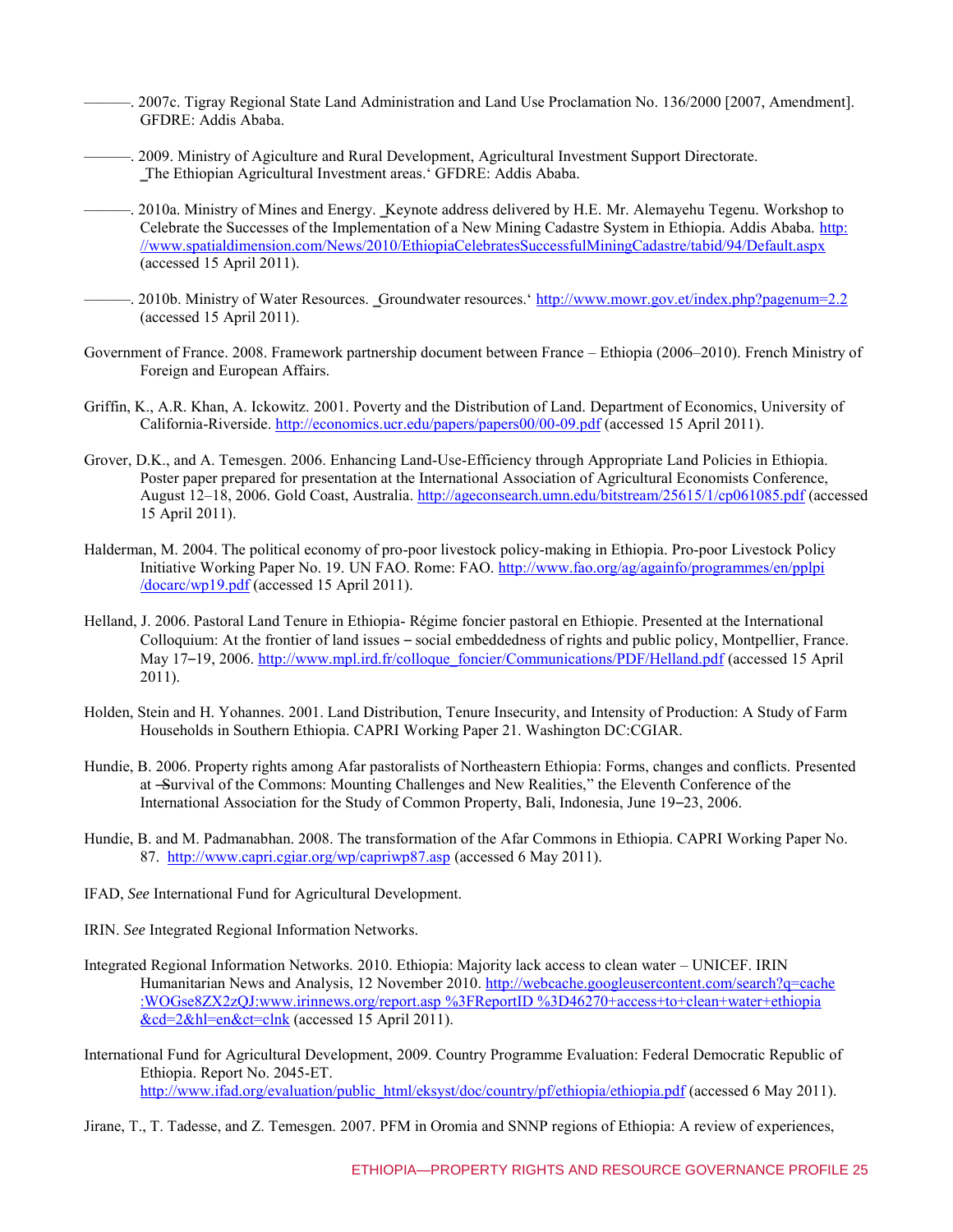constraints, and implications for forest policy. A presentation for the International Workshop on Policies to Increase Forest Cover in Ethiopia. September 18–19, 2007. Addis Ababa, Ethiopia. [www.efdinitiative.org/news-press/](http://www.efdinitiative.org/news-press/workshops-etc/workshops-archive/national-workshop-on-policies-to-increase-forest-cover-in-ethiopia/files/FARM-SOS_%20PFM_Presentation-1.pdf) [workshops-etc/workshops-archive/national-workshop-on-policies-to-increase-forest-cover-in-ethiopia/files/FARM-](http://www.efdinitiative.org/news-press/workshops-etc/workshops-archive/national-workshop-on-policies-to-increase-forest-cover-in-ethiopia/files/FARM-SOS_%20PFM_Presentation-1.pdf)[SOS\\_ %20PFM\\_Presentation-1.pdf](http://www.efdinitiative.org/news-press/workshops-etc/workshops-archive/national-workshop-on-policies-to-increase-forest-cover-in-ethiopia/files/FARM-SOS_%20PFM_Presentation-1.pdf) (accessed 15 April 2011).

- Kassa, D.G. 2009. Resettling the Discourse on —Resttlement Schemes" Towards a new approach. In: *Proceedings of the 16th International Conference of Ethiopian Studies,* ed. by Svein Ege, Harald Aspen, Birhanu Teferra and Shiferaw Bekele, Trondheim 2009.
- Kebede, B. 2008. Land Reform, Distribution of Land and Institutions in Rural Ethiopia: Analysis of Inequality with Dirty Data. *Journal of African Economies* 17(4): 550–577.
- Lemma, T. 2006. Case study on Ethiopia. Ad Hoc Expert Meeting in preparation for the Mid-term Review of the Programme of Action for the Least Developed Countries for the Decade 2001–2010. United Nations Conference on Trade and Development (UNCTAD). Addis Ababa, Ethiopia. [http://www.unctad.org/en/docs/ldcmisc20065\\_en.pdf](http://www.unctad.org/en/docs/ldcmisc20065_en.pdf) (accessed 14 April 2011).
- MELCA Mahiber. 2008. Communal Forest Ownership: An Option to Address the Underlying Causes of Deforestation and Forest Degradation in Ethiopia? Proceeding of a workshop held at Chilimo Forest and Ghion Hotel, November 25– 27, 2008.
- Michael, Y. G., K. Hagdu, Z. Ambaye. 2005. Addressing pastoralist conflict in Ethiopia: The case of the Kuraz and Hamer sub-districts of South Omo zone. African Peace Forum, Ethiopian Pastoralist Research and Development Association, Interafrica Group, Saferworld. <http://www.saferworld.org.uk/downloads/pubdocs/Addressing%20pastoralist%20conflict%20in%20Ethiopia.pdf> (accessed 15 April 2011).
- Mersha, G. and M. Githinji. 2005. Untying the Gordian Knot: The question of land reform in Ethiopia. ISS/UNDP Land, Poverty and Public Action Policy Paper No. 9. The Hague: Institute of Social Studies. [http://www.iss.nl/Cross](http://www.iss.nl/Cross-cutting-themes/Land/ISS-UNDP-policy-papers)[cutting-themes/Land/ISS-UNDP-policy-papers \(](http://www.iss.nl/Cross-cutting-themes/Land/ISS-UNDP-policy-papers)accessed 15 April 2011; scroll to paper).
- *Mining Weekly.* 2001. Illegal Mining Hits Ethiopia. 25 June. [http://www.miningweekly.com/article/illegal-mining-hits](http://www.miningweekly.com/article/illegal-mining-hits-ethopia-2001-06-25)[ethopia-2001-06-25 \(](http://www.miningweekly.com/article/illegal-mining-hits-ethopia-2001-06-25)accessed 14 April 2011).
- Mulugeta, A. 2009[. Ethiopia: GTZ to work with ministry on energy policy.](http://www.ethiopianreview.com/articles/7672) Published online for the Ethiopian Review, June 1. <http://www.ethiopianreview.com/articles/7672>(accessed 15 April 2011).
- Negatu, Workneh, D. Tolossa and Y. Adal. 2009. Impact of Land Certification in Gerado Area, Amhara Region, Ethiopia. Unpublished report prepared for the Ethiopia Strengthening Land Tenure and Administration Program. Addis Ababa. Filed with the ELAP project.
- Neumann, M. 2007. Participatory Forest Management in Oromia Region of Ethiopia: A review of experiences, constraints and implications for forest policy. 122–135. In *Policies to Increase Forest Cover in Ethiopia: Proceedings of a policy workshop organized by Environmental Economics Policy Forum for Ethiopia (EEPFE) Ethiopian Development Research Institute (EDRI)*‖, 17–19 September, Addis Ababa, Ethiopia[. http://www.efdinitiative.](http://www.efdinitiative.org/research/publications/publications-repository/forest-cover-in-ethiopia-workshop-proceedings) [org/research/publications/publications-repository/forest-cover-in-ethiopia-workshop-proceedings](http://www.efdinitiative.org/research/publications/publications-repository/forest-cover-in-ethiopia-workshop-proceedings) (accessed 15 April 2011).
- Ofcansky, T.P., and L. Berry, (eds.). 1991. *Ethiopia: A Country Study.* GPO for the Library of Congress, Washington DC. [http://books.google.com/books?hl=en&lr=&id=R3M0V0VfgiMC&oi=fnd&pg=PA4&dq= %22Ofcansky %22+](http://books.google.com/books?hl=en&lr=&id=R3M0V0VfgiMC&oi=fnd&pg=PA4&dq=%20%22Ofcansky%20%22+%20%22Ethiopia+A+Country+Study%20%22+&ots=8sKyTR1e8-&sig=ZYAU3V86ps9gA6ObrmVzeHBs_lA%23PPA77,M1) [%22Ethiopia+A+Country+Study %22+&ots=8sKyTR1e8-&sig=ZYAU3V86ps9gA6ObrmVzeHBs\\_lA#PPA77,M1](http://books.google.com/books?hl=en&lr=&id=R3M0V0VfgiMC&oi=fnd&pg=PA4&dq=%20%22Ofcansky%20%22+%20%22Ethiopia+A+Country+Study%20%22+&ots=8sKyTR1e8-&sig=ZYAU3V86ps9gA6ObrmVzeHBs_lA%23PPA77,M1) (accessed 15 April 2011).
- Orgut Consulting. 2010. Land Registration and Certification: Experiences from the Amhara National Regional State in Ethiopia. Report by the Bureau of Environment Protection, Land Administration and Use and Orgut Consulting. [http://www.orgut.se/files/Land%20%20Registration%20%20and%20%20Certification%20%20-%20%20](http://www.orgut.se/files/Land%20Registration%20and%20Certification%20-%20Experiences%20from%20the%20Amhara%20National%20Regional%20State%20in%20Ethiopia.pdf)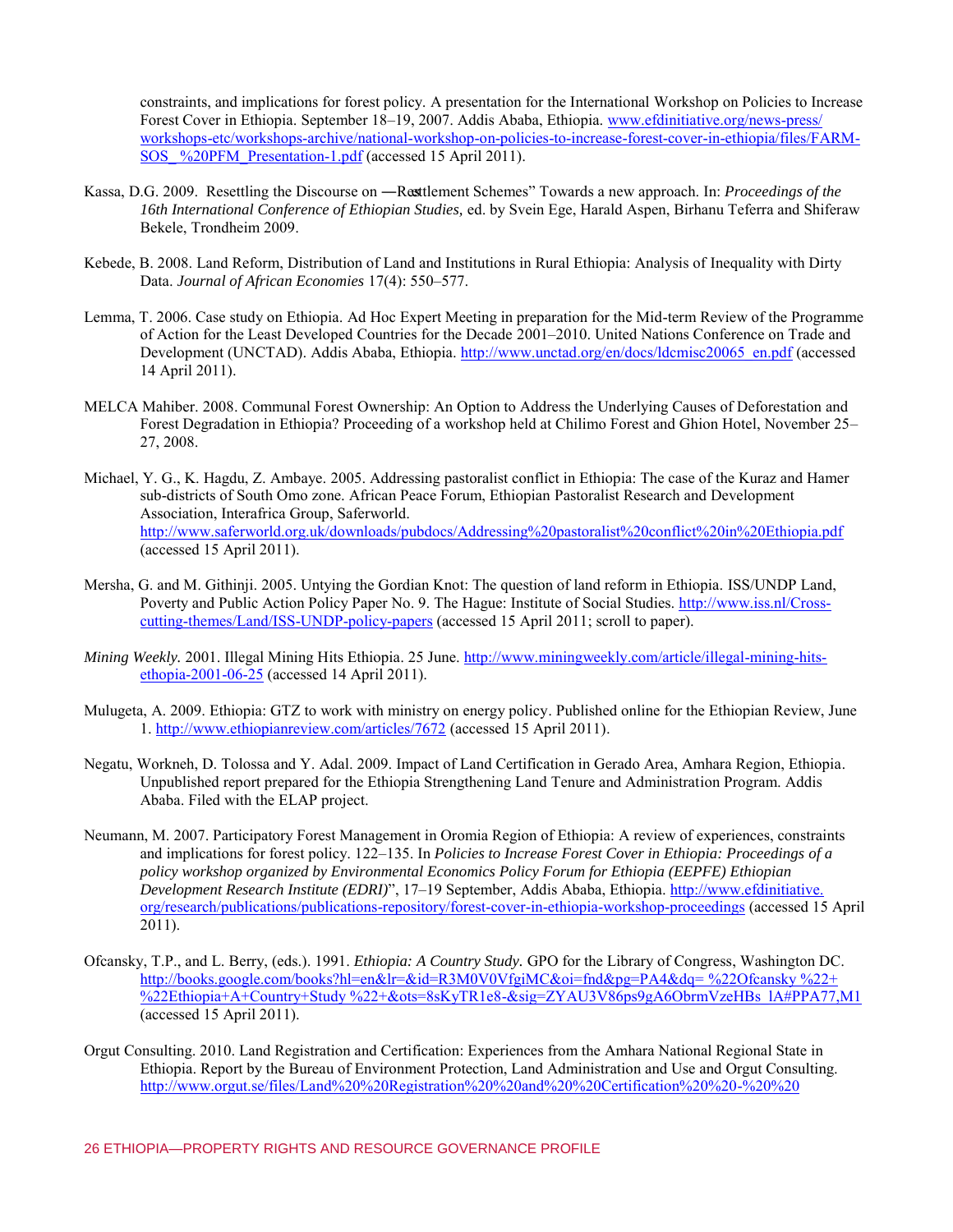Experiences%20%20from%20%20the%20%20Amhara%20%20National%20%20Regional%20%20State%20%20in  $\frac{1}{20\%20\%20}$ Ethiopia.pdf (accessed 15 April 2011).

- Owino, F., and A. Ndinga. 2004. Study on forest administration and related institutional arrangements. Report for Lessons Learnt on Sustainable Forest Management in Africa. The Royal Swedish Academy of Agriculture and Forestry. [http://www.ksla.se/sv/retrieve\\_file.asp?n=741\(](http://www.ksla.se/sv/retrieve_file.asp?n=741)accessed 15 April 2011).
- Rahmato, D. 1999. Water resource development in Ethiopia: Issues of sustainability and participation. Forum for Social Studies. Addis Ababa, Ethiopia. [http://chora.virtualave.net/rahmato-water.htm \(](http://chora.virtualave.net/rahmato-water.htm)accessed 15 April 2011).
- Rahmato, D., and T. Assefa. (eds.). 2006. Land and the challenge of sustainable development in Ethiopia: Conference Proceedings. Forum for Social Studies. Addis Ababa, Ethiopia. [http://books.google.com/books?id=tjp3\\_iLSrsMC](http://books.google.com/books?id=tjp3_iLSrsMC&printsec=frontcover&dq=Land+and+the+challenge+of+sustainable+development+in+Ethiopia:+Conference+Proceedings.++Forum+for+Social+Studies.++Addis+Ababa,+Ethiopia) [&printsec=frontcover&dq=Land+and+the+challenge+of+sustainable+development+in+Ethiopia:+Conference+](http://books.google.com/books?id=tjp3_iLSrsMC&printsec=frontcover&dq=Land+and+the+challenge+of+sustainable+development+in+Ethiopia:+Conference+Proceedings.++Forum+for+Social+Studies.++Addis+Ababa,+Ethiopia) [Proceedings.++Forum+for+Social+Studies.++Addis+Ababa,+Ethiopia](http://books.google.com/books?id=tjp3_iLSrsMC&printsec=frontcover&dq=Land+and+the+challenge+of+sustainable+development+in+Ethiopia:+Conference+Proceedings.++Forum+for+Social+Studies.++Addis+Ababa,+Ethiopia) (accessed 15 April 2011).
- *Reuters.* 2009. Ethiopian rebels warn Petronas on oil exploration. 6 January. [http://www.reuters.com/article/rbssEnergy](http://www.reuters.com/article/rbssEnergyNews/idUSL643480420090106) [News/idUSL643480420090106](http://www.reuters.com/article/rbssEnergyNews/idUSL643480420090106) (accessed 15 April 2011).
- Seleshi, Bekele. 2010. Irrigation potential in Ethiopia: Constraints and Opportunities for Enhancing the System. Addis Ababa: International Water Management Research Institute.
- Sjöholm, H. 2007. A review of some forest management experiences from Ethiopia and Tanzania. 149–174. *In Proceedings of a workshop: Policies to Increase Forest Cover in Ethiopia, Organized by Environmental Economics Policy Forum for Ethiopia (EEPFE) Ethiopian Development Research Institute (EDRI), 17–19 September, 2007, Addis Ababa, Ethiopia*. J. Bane, S. Nune, A. Mekonnen, R. Bluffstone (eds.). [http://www.efdinitiative.org/research/](http://www.efdinitiative.org/research/publications/publications-repository/forest-cover-in-ethiopia-workshop-proceedings) [publications/publications-repository/forest-cover-in-ethiopia-workshop-proceedings](http://www.efdinitiative.org/research/publications/publications-repository/forest-cover-in-ethiopia-workshop-proceedings) (accessed 15 April 2011).
- Stein, H., and T. Tefera. 2008. From being property of men to becoming equal owners? Early impacts of land registration and certification on women in Southern Ethiopia. Final research report prepared for UNHABITAT, Shelter Branch, Land Tenure and Property Administration Section. December 1, 2007, Revised January 2, 2008[. http://www.gltn](http://www.gltn.net/index.php?option=com_docman&gid=193&task=doc_details&Itemid=92) [.net/index.php?option=com\\_docman&gid=193&task=doc\\_details&Itemid=92](http://www.gltn.net/index.php?option=com_docman&gid=193&task=doc_details&Itemid=92) (accessed 15 April 2011).
- Stellmacher, T., and F. Gatzweiler. 2005. ―Traditional property rights and their influence on forest resource utilization in Ethiopia." Proceedings from conference, —The Global Food Chain and Product Chain – Dynamics, Innovations, Conflicts, Strategies‖, DeutscherTropentag, October 11-13, 2005, Holenheim, Germany. Accessed online 25 April 2011 at [http://www.tropentag.de/2005/abstracts/links/Stellmacher\\_l10WDYRt.pdf](http://www.tropentag.de/2005/abstracts/links/Stellmacher_l10WDYRt.pdf)
- Tamrat, I. Governance of large-scale agricultural investments in Africa: The case of Ethiopia. Paper presented at World Bank Conference on Land Policy and Administration, April 26-27, 2010, Washington, D.C., USA. [http://siteresources.worldbank.org/EXTARD/Resources/336681-1236436879081/5893311-](http://siteresources.worldbank.org/EXTARD/Resources/336681-1236436879081/5893311-1271205116054/tamrat.pdf) [1271205116054/tamrat.pdf](http://siteresources.worldbank.org/EXTARD/Resources/336681-1236436879081/5893311-1271205116054/tamrat.pdf) (accessed 25 April 2011).
- Teklu, T. 2005. Land scarcity, tenure change, and public policy in the African case of Ethiopia: Evidence on efficacy and unmet demands for land rights. Proceedings of the Third International Conference on Development Studies in Ethiopia, June 18-19, 2005. Addis Ababa, Ethiopia.
- Tessemaker, E., F. van der Wal, and T. Hihorst. 2007. Netherlands support to improving land rights in Africa: Overview and lessons learned.<http://www.landcoalition.org/cpl-blog/?p=1307>(accessed 15 April 2011).
- UNDP. *See* United Nations Development Programme.
- UNESCO. *See* United Nations Educational, Scientific, and Cultural Organisation.
- UNSTATS. *See* United Nations Statistics Division.
- USAID. *See* United States Agency for International Development.